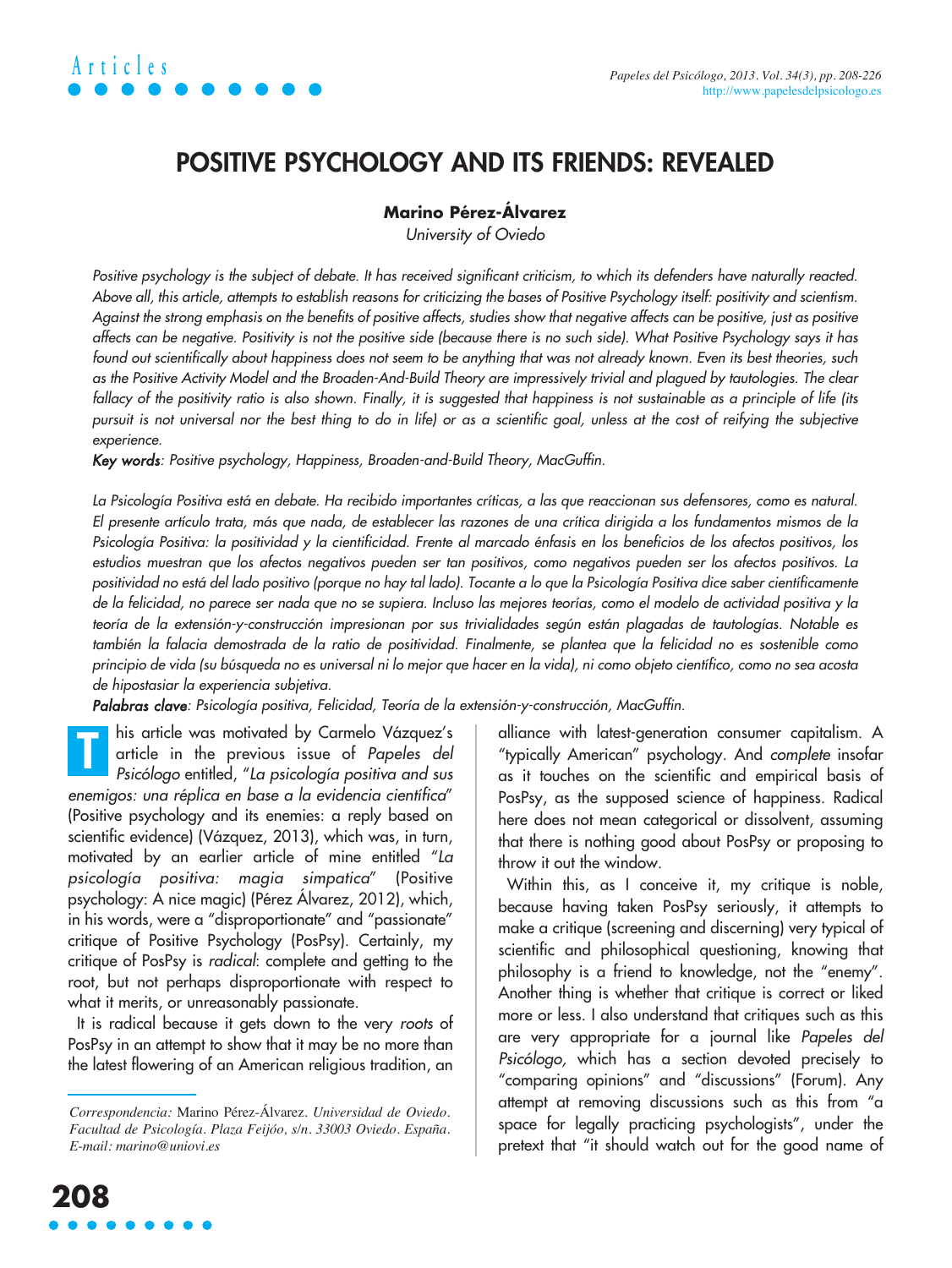psychology and its professionals," (Vázquez, 2013, p. 91), as Carmelo Vázquez intends, would be like that English lady who, apparently, when the theory of evolution was already unstoppable, and man was being said to have descended from the apes, said something like, "Dear God, don't let the servants find out."

Needless to say, a critique is respectful of people and authors, but not necessarily of their opinions, ideas or arguments, because they may be wrong, unsustainable, or sustainable but trivial. As Fernando Savater says in "El valor de educar," (The Value of Education), "what is absolutely respectable are people, not their opinions;" and, "the right to one's opinion consists of its being heard and discussed, not of watching it go by without touching it as if it were a holy cow," (Savater, 1997, p. 137).

In a critique, people's scientific and professional honesty is not in question. Positive psychologists do not need to say in their defense that they do what they do "honestly". Of course, they do it honestly. That is not the point. However, not even scientists are exempt from cognitive fusion, attachment or quasi-religious adhesion to the doctrines they profess, which can limit the goodness of what they do without detracting from their honesty. Remember the famous restorer in Borja (Zaragoza) in the summer of 2012, who was doubtless completely honest when she made her restoration of the Ecce Homo.

A critique risks and admits reply. Carmelo Vázquez has made a documented reply argued, at times seriously and brilliantly (saying "at times" is not belittling, because even the Sun does not shine all the time). It is a response that "does justice" to the critique it responds to, so it also has to be taken seriously and merits a counter-response, without having to becoming snarled in replies and counterreplies. Carmelo Vázquez himself declares that "it is not his intention to continue with this discussion," partly, he says, because he does not want to "contribute to feeding others' CVs based on repeatedly judging their work," (p. 106). Setting aside this apparent *arrogance<sup>,</sup>*, unclear in any case, about whether he should write a hyphen after the pre-, the truth is that perhaps it would be better to set the arguments and establish the disagreements. Knowing how to be in disagreement is as much of interest as coming to an agreement is.

As far as I am concerned, it is not my intention to feed this debate unnecessarily either. Neither do I wish to respond one by one to each of the points that might have

its own response. Carmelo Vázquez himself responds to "some criticism", but not all, as he says, so as not to punish the reader with "parasitic discussions" (P. 91). This is all very well. It is perfectly legitimate to organize the response however one deems best and space and time allow, and to watch out for the reader's welfare. In this respect, it is possible that positive psychologists are especially thankful for this savings, as research on happy mood shows that one is less perseverant and "lazier" in "demanding cognitive tasks" (Alter and Forgas, 2007; Forgas, 2013). Nevertheless, the doubt remains about whether some of the most important criticism went unanswered only to keep from bothering the reader, or was it, might we say, "unanswerable", such as the tautological nature of PosPsy discourses and research (the infallible relationship of well-being, positive emotions and satisfaction) and the hypostasis or objectification it incurs in by turning happiness into a science.

The purpose of this article is, above all, to establish my position, and make my arguments sufficiently clear, and in agreement with Carmelo Vázquez, let the readers form their own opinions (Vázquez, 2013, p. 106). Although the article begins with some observations on the reply, the rest of the article is a grounded and reasoned critique, which in my opinion, PosPsy deserves because of its polarization of psychology and doubtful scientific soundness.

#### **OBSERVATIONS ON THE REPLY**

Carmelo Vázquez's response, acknowledged as what it is, documented, serious and worthwhile, still has some weaknesses, even ruses and ad hominem arguments. Only five are discussed here.

1. Academic concepts taken as insults. Anyone unaware of anything but the reply might think that the criticism of PosPsy to which I am responding is a pile of insults, since, as it says on the first page, "It is not easy to begin a rational discussion in response to some of the criticisms, which behind an educated appearance, lead to disqualifications which are in no way academic," (Vázquez, 2013, p.91). He is referring to qualifying optimism as "contemptible" or "unscrupulous", denouncing the "bad faith" of PosPsy literature, stigmatizing the activity of some colleagues as "magic" or talking about "despotic" happiness. Duly taken out of the context in which they are used,

<sup>&</sup>lt;sup>1</sup> In Spanish, Prepotencia, potencia=power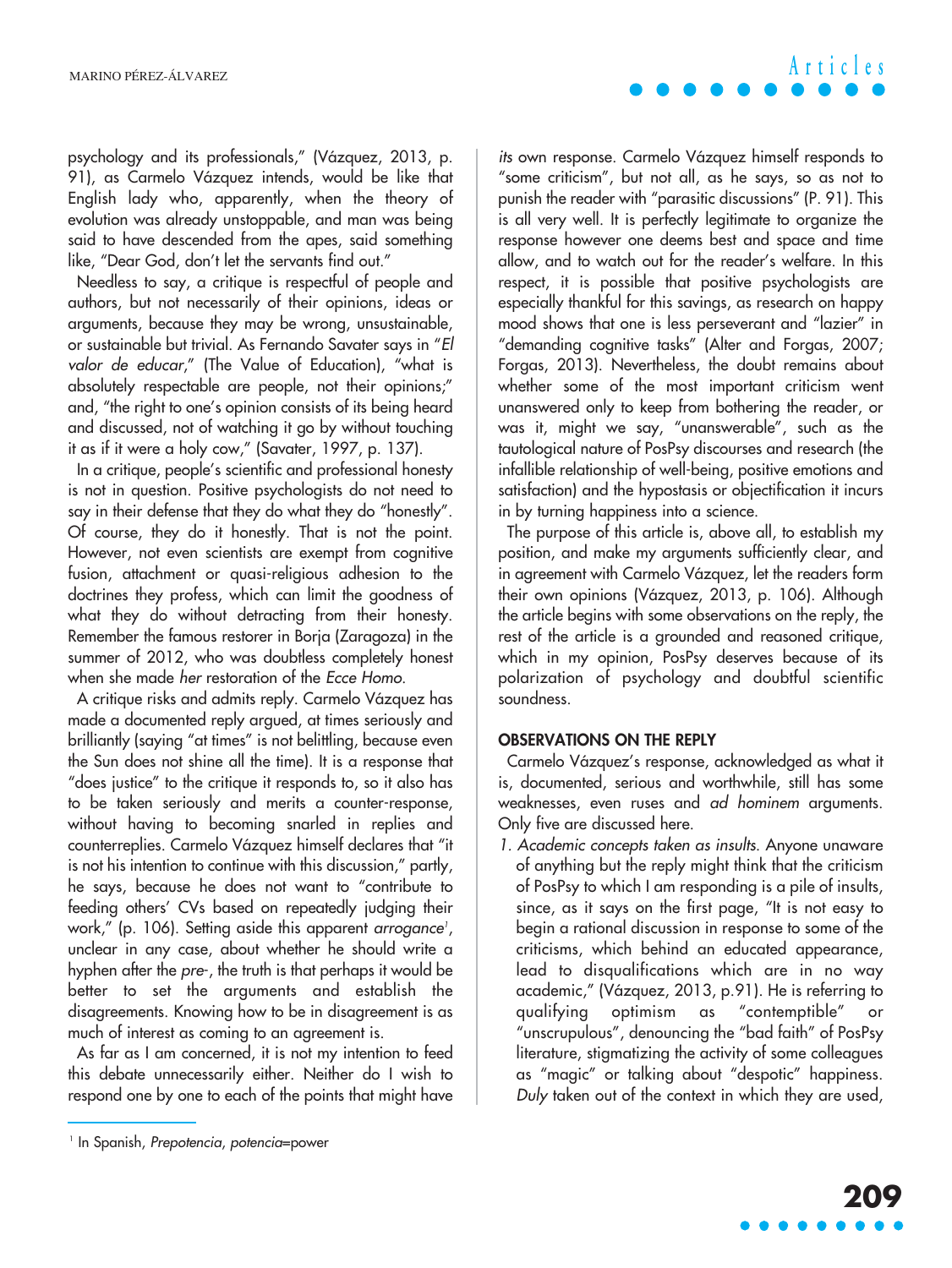these concepts could seem sharp remarks to someone who has not read the article of reference or does not have it at hand (Pérez-Álvarez, 2012).

These concepts are academic, if anything. To begin with, "contemptible happiness", not optimism, is a concept introduced by Gustavo Bueno in El Mito de la Felicidad (The Myth of Happiness), probably because of its denotative (meaning) and connotative (expressive) power, to refer to the subjectivist and utilitarian conception of happiness, disconnected from virtue, in which each goes his own way. It tends to cover the sense of the most usual and already overused expression of carpe diem, with regard to which the term "contemptible" is no doubt most effective. In any case, its use was explained and justified in the text. As we were saying, calling happiness contemptible, or a 'a cur'2 , refers to its "canine ('canalla' from Latin canis, dog and Italian canaglia) sense of everyone for himself getting the most satisfaction out of the moment and opportunity, as happiness in modern times is disconnected from any virtue inserted in a wider sense (cosmological, theological-political), as it was in traditional conceptions," (Pérez-Álvarez, 2012, p. 196). Needless to say, this concept was part of a larger discussion, arguable, but reasoned and reasonable.

The notion of "unscrupulous optimism" comes from Schopenhauer, and is elaborated on by the British philosopher Roger Scruton in his book, by the way, highly recommended, The Uses of Pessimism (Scruton, 2010). The book is directed at reasonable pessimists, compared to goodness according to which everyone is good by nature and there is always something or someone to keep it from its realization, and also against sellers of false hopes, among which we could include the promoters of the happiness industry. Its use in the text explains that it "refers to a view of the world as full of opportunities and a positive attitude about being and achieving whatever you want. The literature specialized in the subject reminds us of the candid optimism of Pollyanna and Pangloss," and then goes on to explain these concepts, etc. (Pérez-Álvarez, 2012, p. 193).

The notion of "bad faith" (mauvaise foi), as will be recalled, is a concept introduced by Sartre (in Being and Nothingness) to refer to a sort of self-deception by which one denies his freedom (freedom is hard to

accept due to the confusion, fear and responsibility involved), and instead, behaves as an inert object, "objectified", "irresponsible", justified by one's doing what he can or what he should. The passage in the article that referred to bad faith is the following: "The ease with which PosPsy and self-help literature talk about happiness cannot be more than a maneuver of Sartrean "bad faith". So as not to face its own emptiness, this literature deceives and self-deceives, presenting what it is not as if it were, and what it is, as if it were not," (Pérez-Álvarez, 2012, p. 198). As I understand it, the notion of bad faith (better than selfdeceit or cognitive dissonance) is fundamental to psychology, for scholars, professionals and clients of therapy. In fact, rather than junk happiness self-help books, I would recommend How to Be an Existentialist by the British philosopher Gary Cox (Cox, 2010).

The notion of "magic", taken from cultural anthropology (Frazer and others), refers to sympathetic magic, according to which "like breeds like", in this case, positive thinking as an attracter of positive effects. The tautologies that plague PosPsy tend to confirm this notion. Without hiding the attractive effect that the expression "sympathetic magic" may have, it does not lack thematic sense for the argument according to which there seems to be a sort of "sympathy" between being positive and doing well (positivity as a pole of attraction, etc.).

Finally the notion of "despotic" happiness was introduced by French sociologist Gilles Lipovetsky in his essay on the hyperconsumer society entitled Paradoxical happiness (Lipovetsky, 2007). As this author says, "The right to happiness has thus been transformed into a euphoric imperative which creates shame or discomfort among those who feel excluded from it. In an age in which "despotic happiness" reigns, individuals are no longer limited to being unhappy, they are now guilty of not feeling good," (Lipovetsky, 2007, p. 323).

All these concepts, highly academic, and better to know them than not, far from impeding a rational discussion, situate such a debate on a more in-depth or higher plane, indubitably above and beyond, for instance, the Coca Cola Happiness Institute.

2. Appropriation of what was already known. Likewise, anyone who did not know any more about psychology

<sup>&</sup>lt;sup>2</sup> Spanish: canalla=contemptible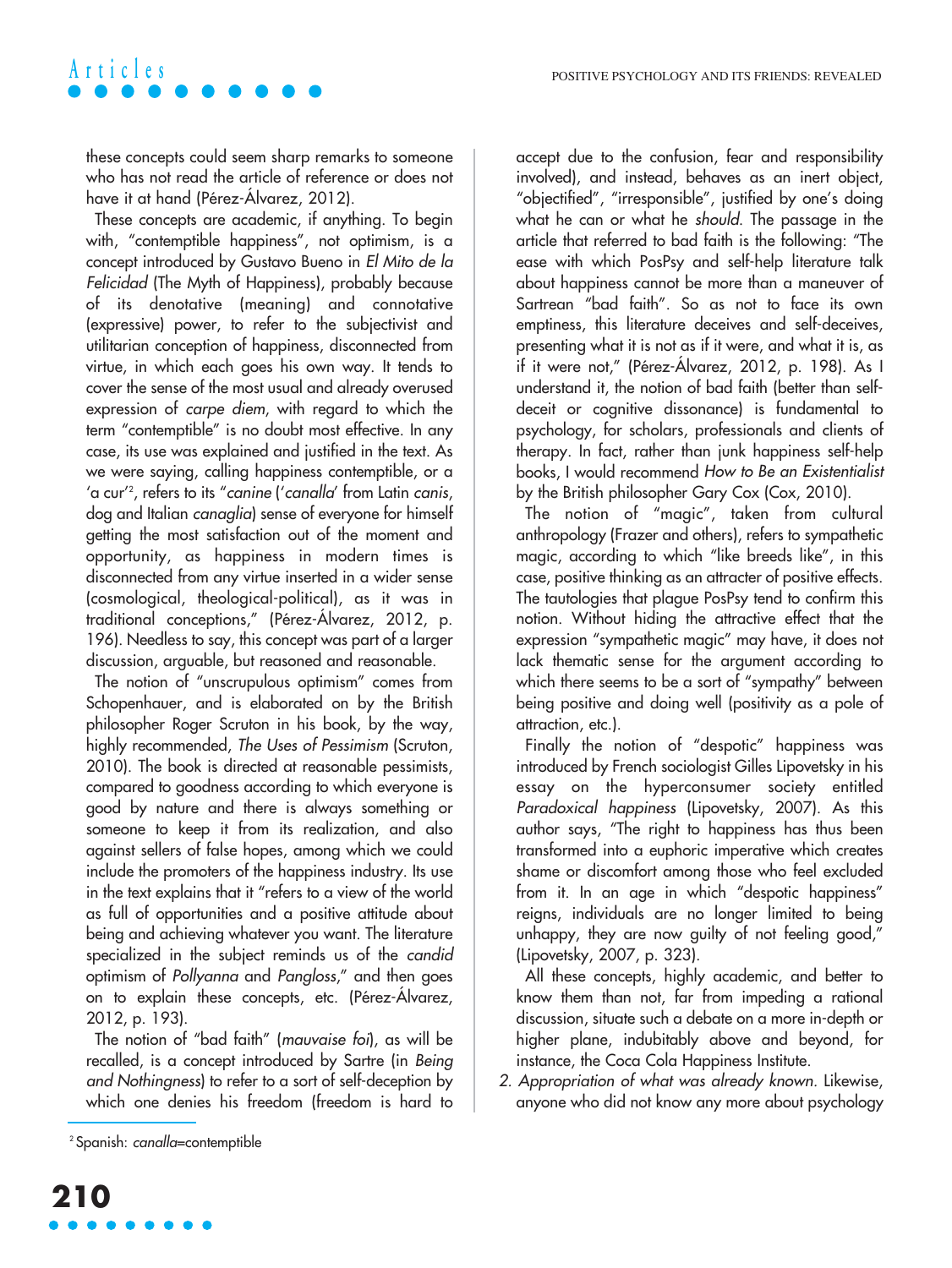than what PosPsy says, because they may have been "reset" by its arrival or allow themselves to be carried away by a first impression of this no doubt excellent article by Carmelo Vázquez, might think that everything good in Psychology began with PosPsy. Thus he presents positive psychologists as, "colleagues honestly concerned with understanding human wellbeing better," (Vázquez 2013, p. 106). Well, all right. But what did psychologists do before PosPsy, or what do those who do not adhere to it do? Weren't they interested in human well-being? Or were they, but not honestly?

From the audacity of its self-denomination, PosPsy now seems "positive", claiming everything that has to do with positivity: positive emotions, well-being, growth, positive change after adversity, and posttraumatic growth. Concerning "posttraumatic growth", something well known before, Carmelo Vázquez refers to the work by Tedeschi and Calhoun (2004) and Joseph and Butler (2010), doubtless pertinent and important. But these studies date back to the eighties and nineties, prior PosPsy. The term "posttraumatic growth" itself dates from 1995. [It will be recalled that PosPsy was founded by Seligman in 2000, at home in his garden with his 5-year-old daughter, and launched like a papal "encyclical" from the presidency of the American Psychological Association, for our purposes, the Vatican of psychology.]

The basic concepts and empirical evidence of posttraumatic growth, as the authors themselves say, originate in the "general current of psychology," representing PosPsy as a "continuation of this tradition" (Tedeschi and Calhoun, 2004, p.3). From here on, the authors are not "served" by PosPsy, among other things, because their model was already proposed in 1998. However, PosPsy is served by their model. The same could be said of Joseph and Butler (2010), who of course, recognize the boost that the "positive change after adversity movement" received from PosPsy, but that, let's say, this movement does not live from it nor at its expense. The fact is that just because something is "positive" does not necessarily make it PosPsy or unable to exist on its own. Further below, there will be other occasions to cite "appropriations of positivity" due the usual psychology.

3. Positive pessimism and negative passion. Carmelo Vázquez's response abandons PosPsy itself at times and adopts pessimism as his own strategy, denying positivity, which for once, is in the "enemy camp". Thus, he himself adopts the pessimistic tone of hornets stirred up ("mad") by jets of air blowing against them and their direction of flight, otherwise happily, toward the flowers. In this situation, hornets make "cognitive" mistakes, the authors of the study this hornet classification is based on say. The image of "pessimistic hornets" Carmelo Vázquez uses for comparison is opportune and daring. In the first great criticism of PosPsi by Richard Lazarus, this author said, in view of their response, that positive psychologists had reacted like a stirred up hornets' nest (Lazarus, 2003). And Lazarus is right. The fact is that if anything characterizes that thing called science it is criticism. From the perspective of my critique, it can only be celebrated that PosPsy recognizes pessimism as a better option than optimism, even on this occasion.

On the other hand, passionate criticism is qualified, in this case to disqualify them. As he says, "passionate arguments should not have a prominent place in an academic discussion," (Vázquez, 2013, p. 91), and then later goes on to defend passion as a better than normal condition, when he says that, "we need less normality and more passion," (P. 104). In fact, passion is recognized among PosPsy strengths as something that makes life more worth living (Vallerand and Verner-Filion, 2013). Are science and academic discussion not passionate? And do people not know how to value arguments for what they say and the reasoning involved, however passionate they may be? What would we think, and not just Descartes, of the soul without passion?

4. A funny way to position friends and enemies. And it is also striking that the authors who criticize PosPsy cited in my critique, are somehow "qualified", as if that discredited their critique, a sort of ad hominem argument as if their reasons were already disqualified for being who they are. Thus they are "labeled" as "indefatigable debaters," "Foucauldian philosophers", "experts in literature", "Psychological therapy theorists", "essayists" or "specialists in Aristotelian education", leading us to understand that they do not "know" PosPsy or should not be meddling in it, as if it were a private park. However, "those" authors may be in a good position to evaluate PosPsy, precisely because of the conceptual platform from which they are observing it, with sights set high.

# **Articles**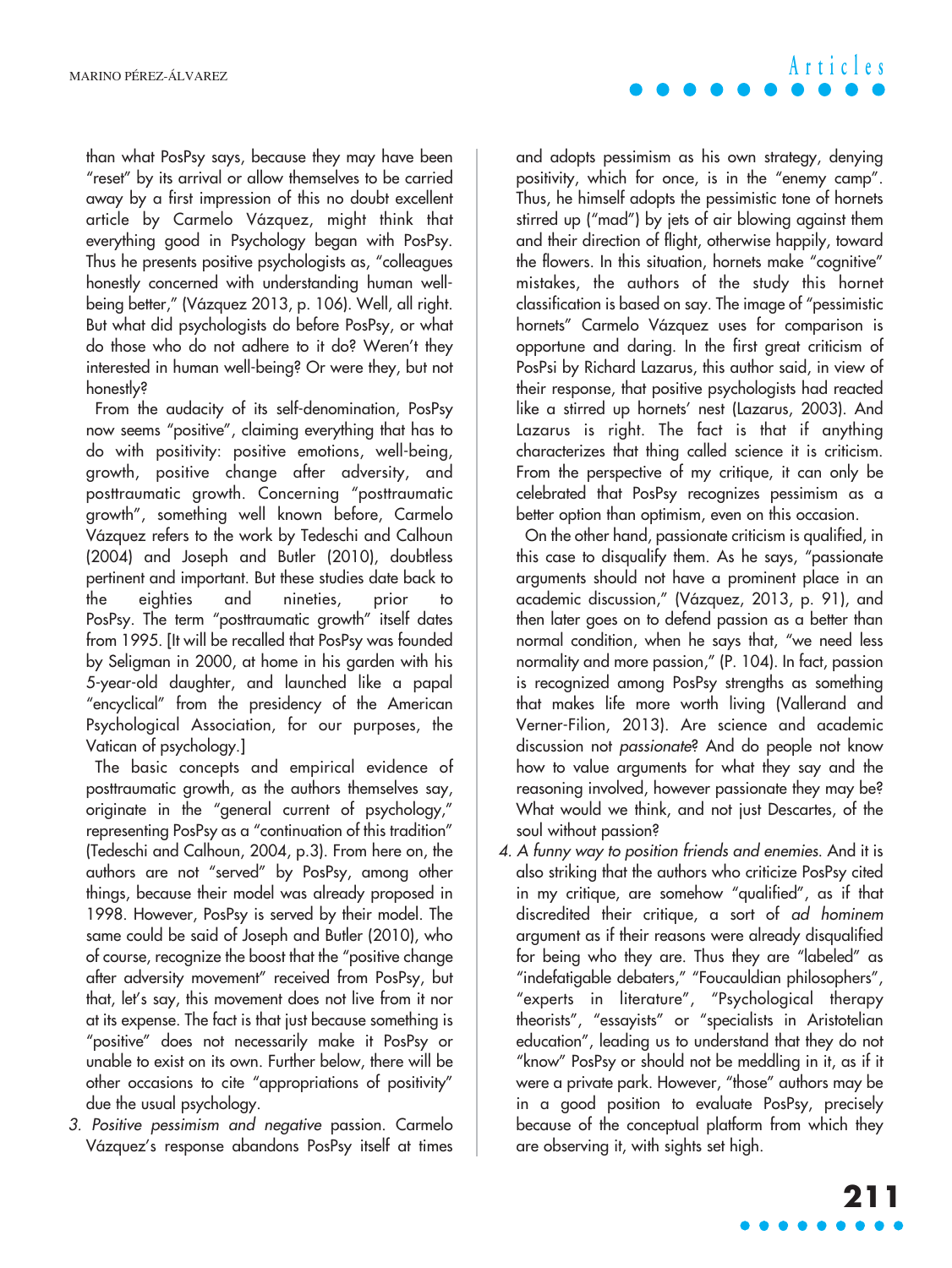The "debater" is James Coyne, Chair of the Department of Psychiatry at the University of Pennsylvania School of Medicine and researcher in a Behavioral Oncology Program. Coyne reviews data and evidence of PosPsy in cancer "indefatigably", perhaps because of the persistence in exaggerating its goodness beyond what evidence allows (Coyne, Tennen and Ranchor, 2010). With regard to Coyne's critique, and in favor of "equanimity", Carmelo Vázquez is right in saying that there should be an echo to the response they gave him (Vázquez, 2013, p. 99). But that echo was already made in the response of Coyne himself, as cited in my critique (Coyne, Tennen and Ranchor, 2010), and nothing has changed. Not because they are answered do things become "equanimous". Insofar as the rest, it is interesting to follow Coyne's Healthy Skepticism Project in favor of a critical role of scrutiny in health psychology, knowing that criticism is vital to the integrity and credibility of the health sciences, medicine and psychology (Coyne, 2010).

The "Foucauldian" is Sam Binkley, professor of Sociology at Emerson College (Boston). Precisely because he studies the roots of theory and research on psychological wellbeing using foucauldian analytical methods, Binkley is in condition to stress affinity for PosPsy with the neoliberal governmentality program: How the discourse of happiness participates in neoliberal policy and the advanced liberalism of our day (Binkley, 2011a; 2011b).

The "expert in literature" is Eric Wilson, author of a book entitled, Against Happiness. In Praise of Melancholy. It would be better not to read this book if you only want to keep thinking about happiness. The "therapy theorist" is Barbara Held, Chair of the Department of Psychology at the University of Nebraska, theoretical/philosophical and clinical psychologist. Perhaps because of "theoretical" and "therapeutic", Held can see the "negative side of positive psychology" and the "tyranny" that it has become in the USA (Held 2002; 2004). The "essayist" is no other than Barbara Ehrenreich, scientific researcher and social activist, biologist by training, a cancer patient who bumped into PsyPos, which is applied in that area, and author of the indispensable Smile or die (Ehrenreich, 2011). She is also the author of A History of Collective Joy (Ehrenreich, 2008), which surely does no harm in evaluating positive

psychology. The "specialist in Aristotelian education" is Kristjan Kristjánsson, Chair of Character Education and Virtue Ethics at the University of Birmingham. Because he has a firm footing in Aristotle, he relocates happiness beyond the industry it has given rise to and relates it to virtue (Kristjánsson, 2012).

It does not seem like these people are disqualified for giving their opinion on PosPsy, given their education, positions and conceptual platforms. Rather, what they have to say may be very important.

5. Local winds, everywhere. Carmelo Vázquez's reply tries to "pass" off the "enemy" critiques as "local winds", suggesting something like they are things that go on here in Spain, by authors who ignore not only what is happening in the rest of the world, but also the need for integration. Don't they know how good PosPsy is, that it does not desire anything but people's wellbeing? What is this about criticizing, aren't we all colleagues? "But," as he says in his reply, "local winds do not blow in this direction of harmony and construction," (Vázquez, 2013, p. 106).

Setting aside that a critique is supposed to precisely "screen", "discern", not combine or integrate for its own sake ("screening" itself as an apparatus and an action gives a good idea of what critiquing is), there are critiques of PosPsy everywhere. Another thing is not wanting to face contrary winds, as it seems neither do hornets. "Enemy" critiques from one or another home base were just mentioned above (Coyne, Binkley, etc.). American Psychologist, the very journal that launched PosPsy, published an article in 2012 which makes PosPsy excusable, as having to describe everything that has always been known about psychology (McNulty and Fincham, 2012), and another in 2013, "demolishing" it as discussed further below.

But talking about "local winds", the perspective of these Southern European homes might well be appropriate to perceive the "exoticism" of a "typically American" psychology. Both its religious base and combination with consumer liberalism converging in the "positive" individual (Cabanas and Sánchez, 2012) are perhaps more easily perceived from "outside" than if one is submerged in the culture where PosPsy has its roots and has flourished the most. Although it would be enough to be up-to-date on the history of psychology to not be surprised by "novelties," the air breathed in other places not only does no harm, but may even be favorable for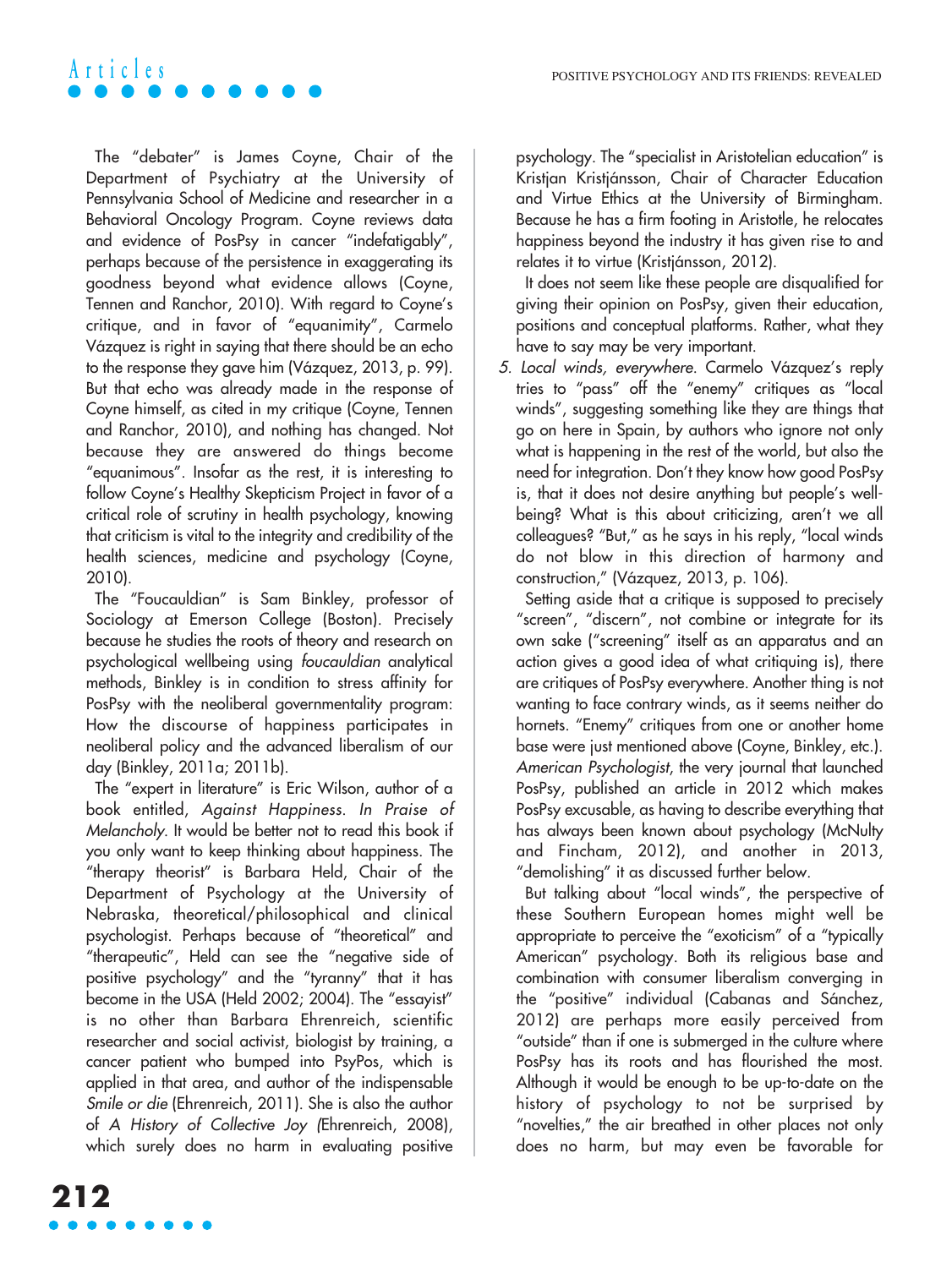evaluating new currents. In these local winds, the lucid analysis by María Prieto-Ursúa, ahead of its time in perceiving the PosPsy fashion when it was at the height of its reception, is appreciated (Prieto-Ursúa, 2006).

The polarization of psychology into positive and negative is reviewed below, taking affects as the touchstone.

#### **HARM DONE BY POSITIVE AFFECTS AND BENEFITS OF THE NEGATIVE**

The distinction between positive and negative affects, no matter how well established, is tricky. Although it really makes no more sense than a pleasant / uncomfortable sign, this distinction introduces a dichotomy in values that ends up by prescribing some emotions to one and proscribing others. Under the tyranny of the positive attitude, not feeling happy is practically like being a failure. However, any emotion, however pleasant it may be, is functional, and therefore "positive". Thus, negative affects have positive effects, precisely because of the experience of discomfort they cause. Without fear, one could not get very far in life and without shame one would not be a person. On the other hand, positive affects, in spite of everything, still have drawbacks.

In the context dominated by PosPsy, with its monomaniac emphasis on positive affects (happiness, well-being, satisfaction), it is not out of place to point out the harm that can be done by feeling too well, and the paradox of happiness and its dark side, as well as the benefits of negative affect and sadness. Who would have thought?

### Happy, but perhaps conceited, selfish and sad

Too much happiness can be cloying and at the very least, interfere with living. It is certainly cloying when you are "so happy" that you do not need anything else and stay "stuck" in a state of well-being. Happiness interferes when it leads to risk behavior (poorly calculated adventures, reckless driving, galloping optimism, and trying everything). A happiness high can be a clinical condition of hypomania or mania, characterized by a persistent state of joy and optimism and relative absence of "negative" affects, so that everything rolls on wheels. Just as in depression, mania involves rumination, in this case, on "positive" thoughts like how well I feel and how happy I am (Gruber, 2011a; 2011b). There are very few people happier than bipolar disorder patients with an episode of mania.

**Articles**

Happiness is not appropriate or adaptive everywhere or all the time. A cheerful, jovial person may be slower, more confident and conceited (than a more fearful or pessimistic person) in detecting potential threats or possible deceit. The participants in an experiment in whom a state of positive, "happy" mood was induced showed a tendency to accept the truth of communications and were less able to detect deceit than those who were in a sad mood, who were more skeptical and skilful in detecting lies (Forgas and East, 2008). You can't always go around being happy.

When something new has to be learned, freed from preconceptions and stereotypes, positive affect is not very positive for it. Happy people, in an induced state of positive, euphoric affect, seem to have a style of knowledge that is more assimilated to what they already know and is stereotyped, than accommodative to what is new with attention to details, different from the negative affect (Alter and Forgas, 2007, Forgas, 2011a, 2011b, Gruber, Mauss and Tamir, 2011). Happy people are also more likely to commit "fundamental errors of attribution," consistent with overestimating personal internal dispositions and motives in explaining behavior observed in others, in detriment to external motives such as social role, the situation or circumstances (Forgas, 1998). Happy people may be somewhat conceited, now in the sense of vain, too proud and full of themselves to have to learn new things that challenge their security.

One's happiness is not necessarily a blessing for others. Rather happy people tend to be selfish, thinking about themselves more than is fair to others. The infinite happiness predicted by the Dalai Lama surely refers to the world imagined by John Lennon, no heaven and no hell, nor countries, everyone living for the moment, in perpetual peace. Participants in an induced state of positive mood, cast the roles in the game (in a paradigm of experimental economy) more based on their egotistic impulses than those in a negative mood, who paid more attention to the rules of fair play (Tan and Forgas, 2010). It is like you deserve everything because you are happy. In another study, individuals in a state of positive mood were less courteous than those in a state of negative mood. "Happy" individuals seem to assess a situation more superficially than "pessimists", who seem to be more sensible and take more details into consideration. Whereas individuals in a positive mood seem "bolder", and do not need to go into details, individuals in a negative mood are more cautious and pay more attention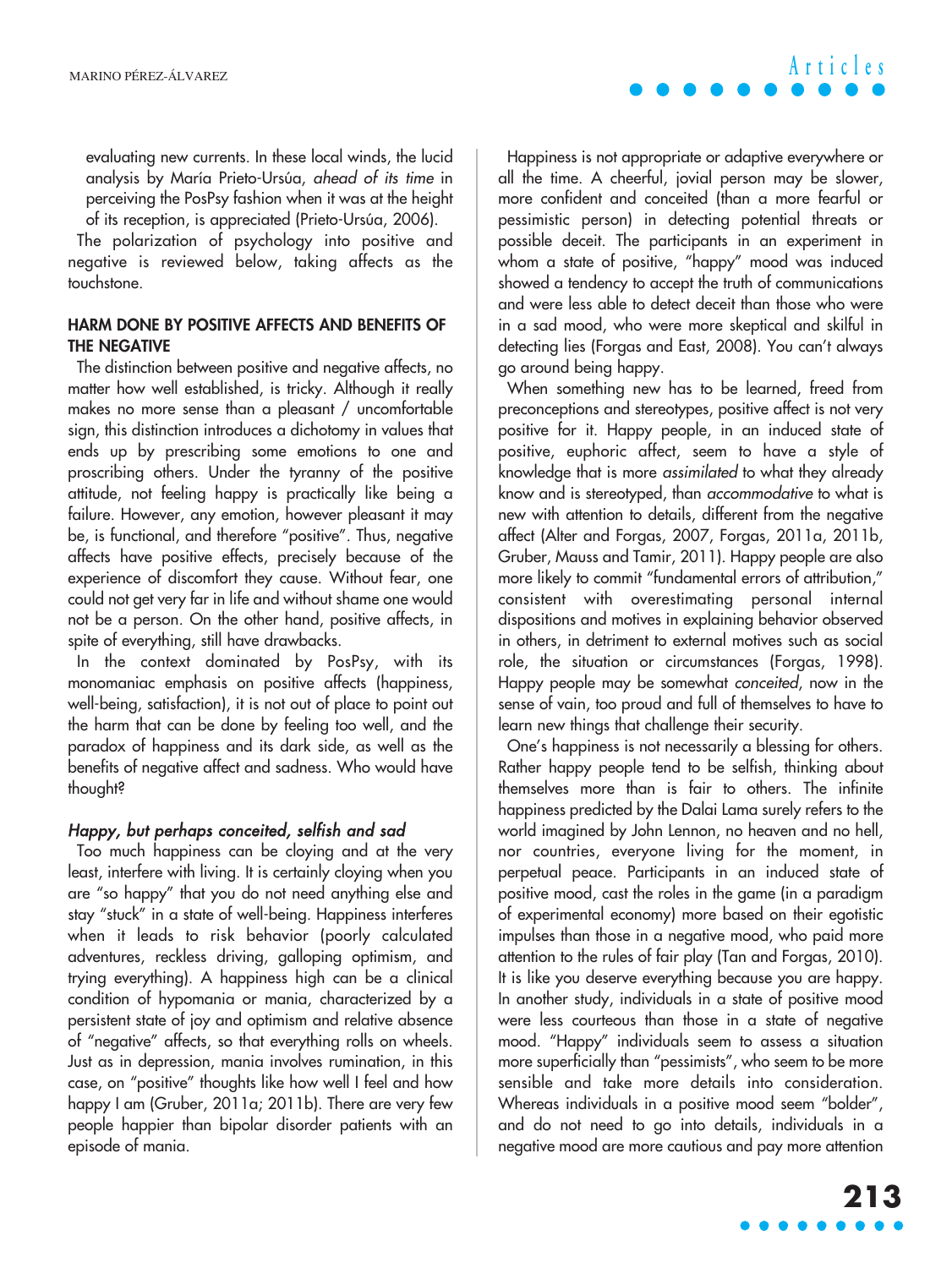to detail, to rules and to appropriate usage in interaction (Morse and Afifi, 2013).

When everything goes well, there is no problem about expressing positive emotions. But when there are problems, exhibiting positive emotions (smiling and other implements of happiness) lead one to believe that everything is OK, when that is not the case, and probably not the best thing one could do. If things are really not going well, negative emotions, such as anger, indignation, sadness, fear or worry, may be more positive. Things do not get better either with such helpful positive self-affirmations as "I can," "I am adorable," "I am worth it," etc., which may or may not be true (excuse me). It is not surprising then, that studies show that selfbombarding with positive phrases is fine, or at least not harmful, for people who already have a high self-esteem and do not need it either, but harm those who need the words to be true the most, and end up feeling worse, farther from the ideal (Wood, Perunovia and Lee, 2009). The greatest commandment of our times seems to be the pursuit of happiness. It is as an unalienable right in the American Declaration of Independence alongside Life and Liberty. Setting aside for the moment innuendos in the meaning of "pursuit", seeking happiness entails paradoxes and has its dark side (Ford and Mauss, in press; Gruber, Mauss and Tamir, 2011).

Seeking happiness can therefore easily bring on contrary effects, such as deception, loneliness and depression (Mauss, Tamir, Anderson and Savino, 2011). Likewise, another study showed that people who valued happiness the most were also those who felt loneliest when they evaluated the "most stressful event" of the day before they went to bed (Mauss, Savino, Anderson, Weisbuch, Tamir and Laudenslager, 2012). Another study showed that those who expected the most to have a good time on New Year's Eve were probably disappointed in the following days (study cited by Ford and Mauss, in press). Something like this may occur every night you go out to "be happy," instead of going to have a good time, with no more pretensions or representations.

Experimental studies also show that valuing happiness highly ("feeling happy is very important to me") leads to less happiness and more disappointment, precisely in situations in which happiness was to be expected because of the positive emotional context involved. Studies of this type consisted of promoting valuing the importance of happiness in a group of participants selected at random by reading an article, for example, and comparing them to another group that read a text that had nothing to do with happiness. In continuation, half of each group watched a movie inducing them into a happy or sad emotional state. The participants who were induced to value the importance of happiness felt less happy and more disappointed in the positive emotional context than the participants in the group in which the subject of happiness had not been mentioned. In the negative emotional context (the movie that induced sadness) there were no differences between the groups, probably because the context itself was justification enough for the "sad" emotional state, while in the other, one "had" to be happy (Mauss et al., 2011; Mauss et al., 2012).

The conclusion is that valuing happiness is not associated precisely with being happier, but with wellbeing and satisfaction and more depression. To attain the benefits of happiness, the best thing to do is not to do anything for it, but just take care of living which is plenty. Neither is it a question of eliminating negative emotions, but in accepting them positively, as a part of life. None of this is a prescription for happiness, but just a reminder that life is the way it is: a river, with pools, whirlpools, waterfalls, bends, and everybody knows where its leads to.

### Eight good things about negative affect

Don't worry, be happy, is not always the best song. And if you are sad, it is not always a matter for concern. Don't worry, be sad also has its good things. If the state of happiness can bring unhappy consequences, the state of sad mood can bear at least eight benefits (Forgas, 2013).

- 1. Better memory. Within the well-known link between affect and memory, negative affect may influence whether one has a better memory of what happened. According to the above about their style being more accommodative to circumstances in the state of negative mood (sad), unlike the style which is more assimilative to preconceptions in the positive mood (happy), studies find that, in fact, negative mood contributes to better memory. Thus, in an experimental study, the sad witnesses to a fight showed less distortion than the happy ones. The result reflects the known phenomenon that sad people are more in harmony with their setting, while happy people seem to be more superficial (Forgas, 2013). If lucidity leads to pessimism, then what can we say about where optimism comes from?
- 2. More accurate judgment. Negative mood (unlike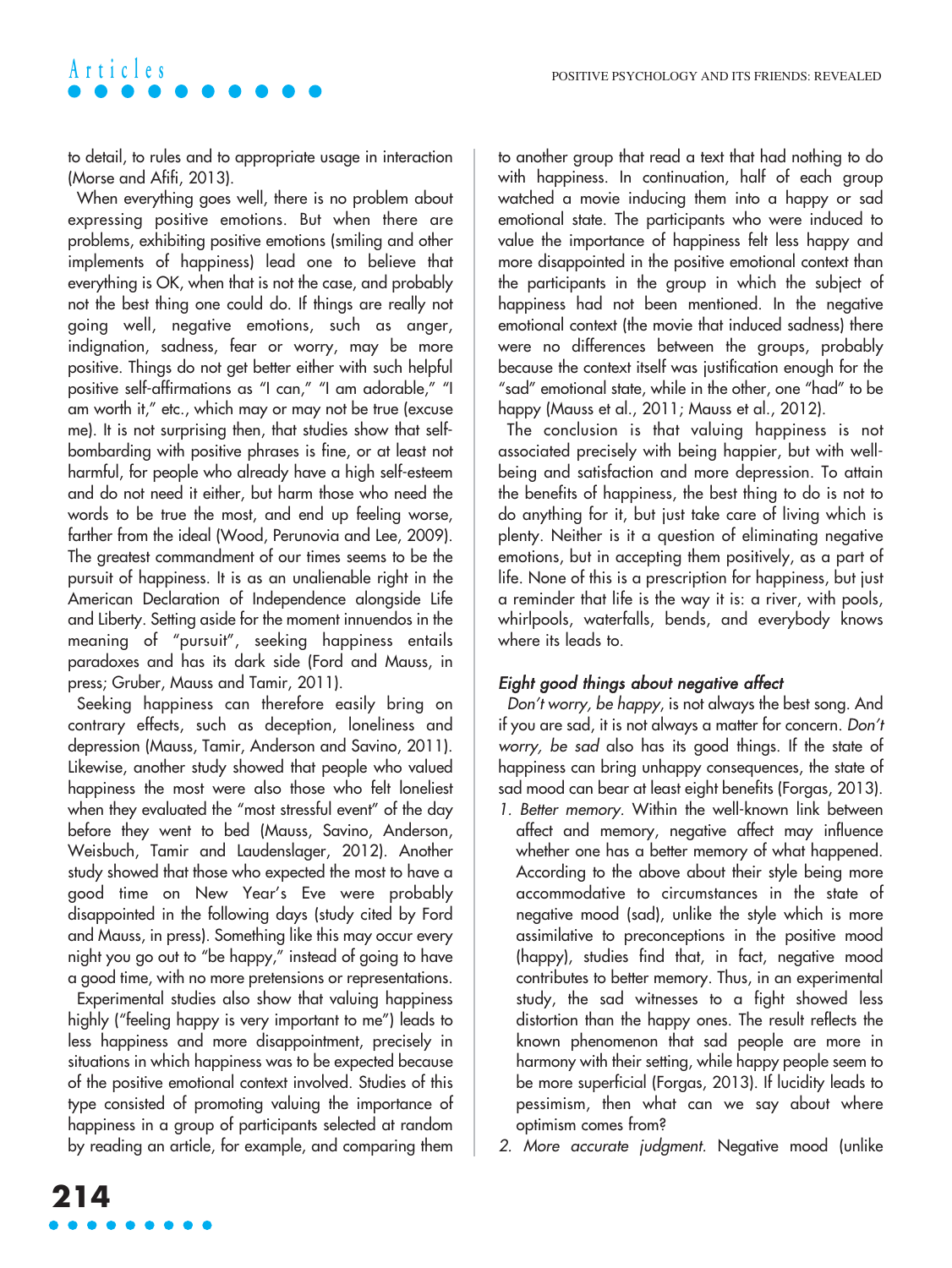positive) has an influence on first impressions (primacy effect), and weakens them. So people in a negative mood make more detailed judgments of others, based on later information, without keeping to the first impression as is usually the case with people in a happy mood (Forgas, 2013). In experimental economic studies, participants in a sad mood made more accurate, prudent decisions than happy people who were less accurate, more reckless and sustained higher losses (studies cited by Andrews and Thompson, 2009). It is not a coincidence, surely, that at the start of the crisis, beginning with the bankruptcy of the Lehman Brothers Bank in 2007, positive thought and optimism presided (Ehrenreich, 2011). Negative mood and depression are also associated with making better decisions in social dilemmas, which is understood to be due to showing more context-dependent behavior, and weighing costs and risks better (Andrews and Thompson, 2009). Studies cited by these authors also suggest that reflexive analysis on depression (unlike unproductive rumination) can improve understanding of what happened, facilitating clarification, growth and recovery.

- 3. Less credulous. Several experiments show, in general, that negative mood has a beneficial influence on reducing credulousness and increasing skepticism when judging the truth of rumors and "urban legends". Negative affect improves attention to detail and may thus improve the ability to detect deceit. When participants in an induced happy or sad mood saw a video of a person accused of robbery being interrogated, people in the negative mood made more probably guilty judgments and were significantly better in detecting false clues. Likewise, the sad participants were less likely to accept facial expressions as genuine, in agreement with a more attentive, accommodating processing style associated with negative mood (Forgas, 2013).
- 4. Reduction of stereotypes. Negative mood can also reduce the implicit use of stereotypes. In an experiment consisting of the game "shoot/don't shoot", in which the player is the policeman who is supposed to shoot "bad guys" who are armed, but not those who carry cans of soda or a telephone (instead of a weapon). The task is complicated because half of the individuals wear Muslim turbans to induce stereotyping. Within the general tendency to shoot the individual with the turban, negative mood reduced and positive mood

increased this stereotyped tendency (Forgas, 2013).

- 5. Motivational advantages. People in a sad mood are probably more persistent in difficult tasks and less likely to adopt self-handicapping strategies in the event of failure than happy people, who, as mentioned above, are more conformist, on the way down (Forgas, 2013).
- 6. Interpersonal advantages. It was already mentioned that happy people are not necessarily a blessing to others, since they seem to be less connected to their audience. On the contrary, those in a negative mood seem to be more attentive and considerate (polite) when, for example, asking questions or and carrying on a conversation (Forgas, 2013). In this respect, shyness always used to be a favorable style for establishing relations and shy people used to be better liked than bold people, until social phobia was invented that pathologized it (Lane, 2011) and established the extroverted style type school of business (Cain, 2012).

On the other hand, sad mood can also be positive in attracting attention and care, more than going around playing it "cool", which might cause you three problems: how bad you really are, deprivation of help from others you might need (but think you are "just fine") and the incongruence between how you really are and how you show others you are (leading to deception, loneliness and depression).

- 7. More fairness. If as they say, a happy mood promotes selfishness ("I deserve it"), a sad mood promotes fairness (equality), beginning with a more equitable distribution in games such as those used in experimental economy. Again, the results show that negative affect can increase equality and concern for others (Forgas, 2013).
- 8. More effective persuasion. Better attention to context might be the basis of better quality in persuasive messages that people in a sad mood seem to have than those in a happy state. When happy and sad participants in an experiment were asked what persuasive arguments they would write for or against controversial subjects, those who were in a negative mood produced more persuasive, better-quality arguments than those who were happy (Forgas, 2013).

As Forgas concludes, "the findings are in strong contrast with the unilateral emphasis on the benefits of positive affect of recent scientific literature and popular culture," (Forgas, 2013, p. 230). Positive affect is not always beneficial or desirable, and on the other hand, negative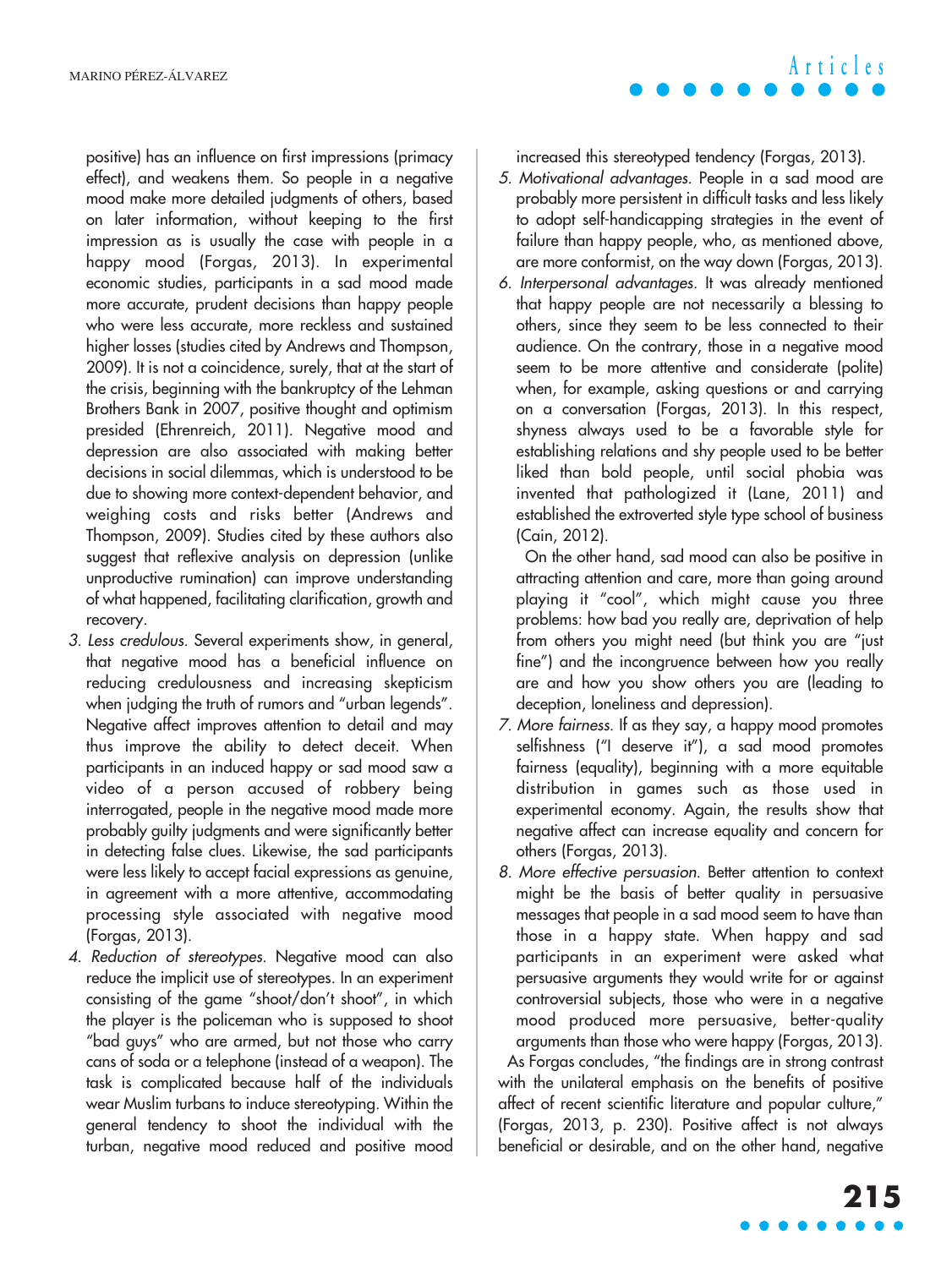affect is not always harmful, but beneficial and desirable in many situations and respects.

In all of the above, the question was never to defend negative affect compared to positive. This polarization (harmful positive and beneficial negative affects) was only used for the sake of the argument in an attempt to show that the positivity emphasized by PosPsy is unsustainable. PosPsy knows and recognizes, now, largely due to the criticism received, how negative positive affect can be and how positive negative can be, although everything is contextual and nothing is linear. PosPsy assumes the positivity of traditional psychology, which also now seems more interested in positivity.

In view of this, and according to Carmelo Vázquez, "a good fate for PosPsi would be its dissolution in mainstream Psychology" (Vázquez, 2013, p. 106). This "skepticism" about the entity of PosPsy already professed by Carmelo Vázquez in 2006, shows his admirable idea and intellectual coherence. As he said then, "what it now has of a 'movement', or rather, of fashion, will end up being dissolved without undo uproar in the usual work of psychology. […], the most likely scenario is that what we now call Positive Psychology will be perfectly integrated in the daily work of future generations of psychologists and the analysis and measurement of well-being, of positive emotions, or of the effective improvements in the lives of people who receive our interventions will be the unquestionable way of doing things. […] It is not of much interest to discuss whether Positive Psychology is trying to become a new focus of Psychology. […] It is not a matter of creating another polarized variant of Psychology, but of keeping in mind, promoting and studying those aspects related to well-being and human happiness, even for shedding light on what is psychological suffering," (Vázquez, 2006, p. 2).

To dissolve into mainstream Psychology, it might well be said, as in the movie Bend of the River: "We never should have left the Mississippi."

In spite of everything, PosPsy is still out there, with its societies, congresses, specialized journals, replies and vigorous defenses, and even skeptics of the movement turned into its leaders. Is this because it is really a science, or is it really a "Quesalid" effect?

### **WHAT DOES POSITIVE PSYCHOLOGY KNOW ABOUT HAPPINESS?**

Happiness is the byword of PosPsy. Although it is not the only subject of its interest, because PosPsy is also interested in character strengths, resilience, meaning, purpose, and commitment, and good relationships (Park, Peterson and Sun, 2013, p. 12), happiness is the center of gravity of all these subjects, as shown below, where the authors again invoke it to conclude that all of them together construct happiness (p. 13).

PosPsy alleges many benefits derived from happiness, claims scientific knowledge of it (uncommon), and also tells us how to achieve it. "In contrast with the common notion that happiness is the result of good things that happen to us in life, the results of experimental and longitudinal research show that positive emotions such as happiness and general satisfaction with life really lead to more academic and professional success, better marriages, good relationships, better mental and physical health, and greater longevity and resilience," (Park, Peterson and Sun, 2013, p. 13).

The truth is that it turns out to be a delicate matter to place oneself in the position of PosPsy critic, because it might suggest that one is not in favor of positivity and people's well-being. [For the relief of happiologists and expecting friendliness on their part, knowing that friendliness is an exercise in positive psychology, I take the liberty of saying that my critique of PosPsy was written, basically, during periods of well-being during vacations on the terraces in Oviedo, Costa Brava and Isla Canela. There is nothing to indicate that in any other context the critique might have been more positive.] A critique of happiness does not mean that one is defending the contrary: that happiness is a bad thing (although perhaps there are better things to do in life that pursue it), that it cannot be studied (in fact it has been studied for 25 centuries) or that it should not be procured (although everything seems to indicate that, for the time being, the greatest beneficiaries are the authors of books on how to achieve it).

In view of all of the above, let's see what PosPsy knows about happiness. The research taken to do this probably has the highest scientific profile, the work by the group at the University of California led by Sonja Lyubomirsky, author of the book, "The Science of Happiness", and the work by Barbara Fredrickson, of the University of North Carolina, also author of a popular book on Positivity. Lyubomirsky et al. themselves offer us a study entitled, "What psychological science knows about achieving happiness" (Nelson, Kurtz and Lyubomirsky, in press), following a positive activity model (Lyubomirsky and Layous, 2013). Fredrickson offers a mathematical theory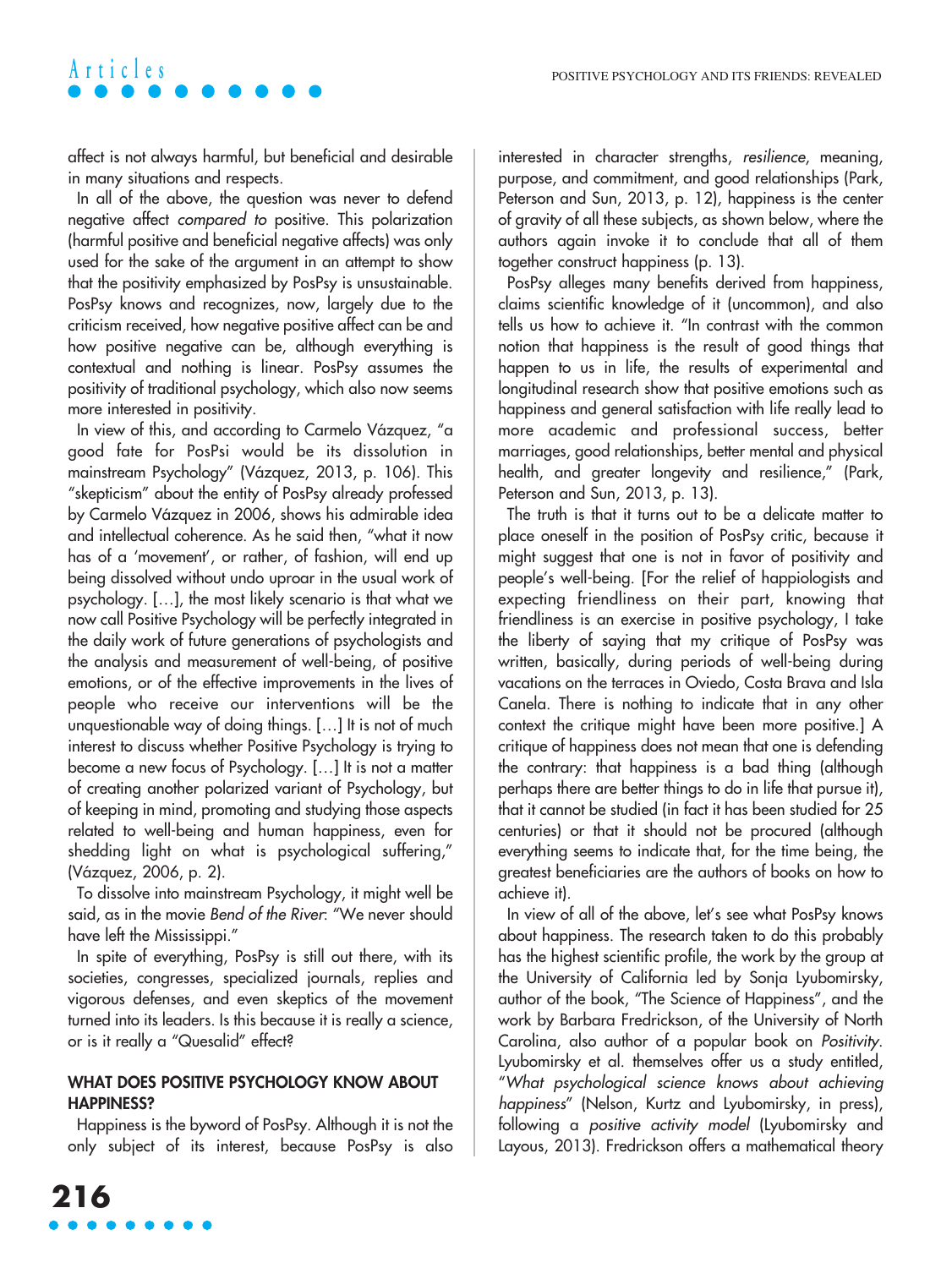of positivity known as the Broaden-and-Build Theory (Fredrickson and Losada, 2005). However, before reviewing these theories, let's establish the position of the argument with regard to the empirical evidence of PosPsy.

### Four things about the empirical evidence of PosPsy

1) All it needs is for "positive" aspects of life not to be positive, not even by definition. Speaking of wellbeing, no doubt, good is better than bad and positive better than negative. The ever-present, ubiquitous placebo, literally something positive that "pleases", may be what PosPsy has positive about it: a huge placebo, consisting of saying positive pleasant things that always please more than saying the contrary. When the PosPsy exercises are compared to careful placebo-exercises (not sloppy, arranged to win the intervention under study), their results are indistinguishable (Mongrain and Anselmo-Matthews, 2012). So either PosPsy is a placebo, undifferentiated from it, or the placebo is PosPsy, when it works as well as it does. Carmelo Vázquez himself seems inclined toward this second variant when he says, "the placebo intervention is also a uncontrolled positive intervention" (Vázquez, 2013, p. 103).

Not to leave out here another case of appropriation of positivity as belonging to PosPsy, this "appropriation" reveals, malgré lui, that PosPsy is then rather a "controlled" or "tamed" placebo. Since the positive intervention is indistinguishable from the placebo, to say now that the placebo is also positive intervention (when it works better) leaves, in any case, PosPsy in the land of the placebo: "Wild" PosPsy when the placebo is not "controlled" and "scientific" PosPsy (we assume) when the placebo turns out to be tamed in controlled studies and explained ex post facto.

2) PosPsy data are still largely tautological, no matter how much they are presented with all the scientific habits (methods, statistics, models, theories). It is not a matter of just correlating them with more or less the same (well-being, satisfaction, positive emotions), but also interventions where the result evaluated (for example, well-being) is practically the intervention itself (e.g., savoring positive memories). In the end, you find what you input. If you follow a diet rich in fructose, it should not be surprising to find high glucose levels in blood. The PosPsy meta-analyses (Bolier et al., 2013; Vázquez, 2013) in themselves do not make a discipline more scientific or more effective. Parapsychology also

makes use of them (Radin, 2006). Everything depends on what you input and combine. PosPsy interventions on which the meta-analyses are applied are not precisely characterized by being very demanding: in addition to tautological, the control groups are not very challenging (and when they are, the placebointervention is like the positive intervention).

**Articles**

3) Appropriation of what is positive: it would seem that anything that brings well-being, satisfaction, or flourishing is PosPsi, as claimed as evidence and allotted to their account. Posttraumatic growth has already been mentioned. Something similar occurs with behavioral activation, referred to now as evidence of PosPsy (Bolier et al., 2013; Mazzucchelli, Kane and Rees, 2010; Vázquez, 2013), although it dates from the 1970s. The fact that there is an "attractive intervention available for promoting well-being" does not mean that it is due to PosPsy nor explained by it. The same occurs with regard to psychological flexibility and acceptance (otherwise nothing new) on which the acceptance and commitment therapy (ACT) is based, and which now seem to be typical of PosPsy (Biswas-Diener and Kashdan, 2013). For a confrontation of PosPsy and contextual therapies see Pérez-Álvarez (2014, Chap. 8).

Curiosity is another "positive thing" that appears to have been discovered by PosPsy, showing that those who feel curiosity on a given day also feel more satisfied with their life (Biswas-Diener and Kashdan, 2013). PosPsy does not notice that curiosity is at the origin of philosophy (according to Aristotle), surely because the curiosity to which it refers more touristic and for leisure (jumping off diving boards and so forth) than philosophical (de Sapere aude or dare to think). However that may be, what is "positive" about curiosity was not just discovered by PosPsy. Friendship is another good thing that contributes to a good psychological life (Biswas-DIener and Kashdan, 2013; Park, Peterson and Sun, 2013). Epicurus, with his philosophy of friendship, would have been centuries ahead of PosPsy, as would Seneca. And what was lacking, the positive effects of depression and negative affect, are also now assumed as typical of PosPsy (Biswas-Diener and Kashdan, 2013).

No matter how appropriate these data may be for sustaining PosPsi, or even that they are of common knowledge, they still should not be appropriated as if they were their own discoveries. As mentioned above,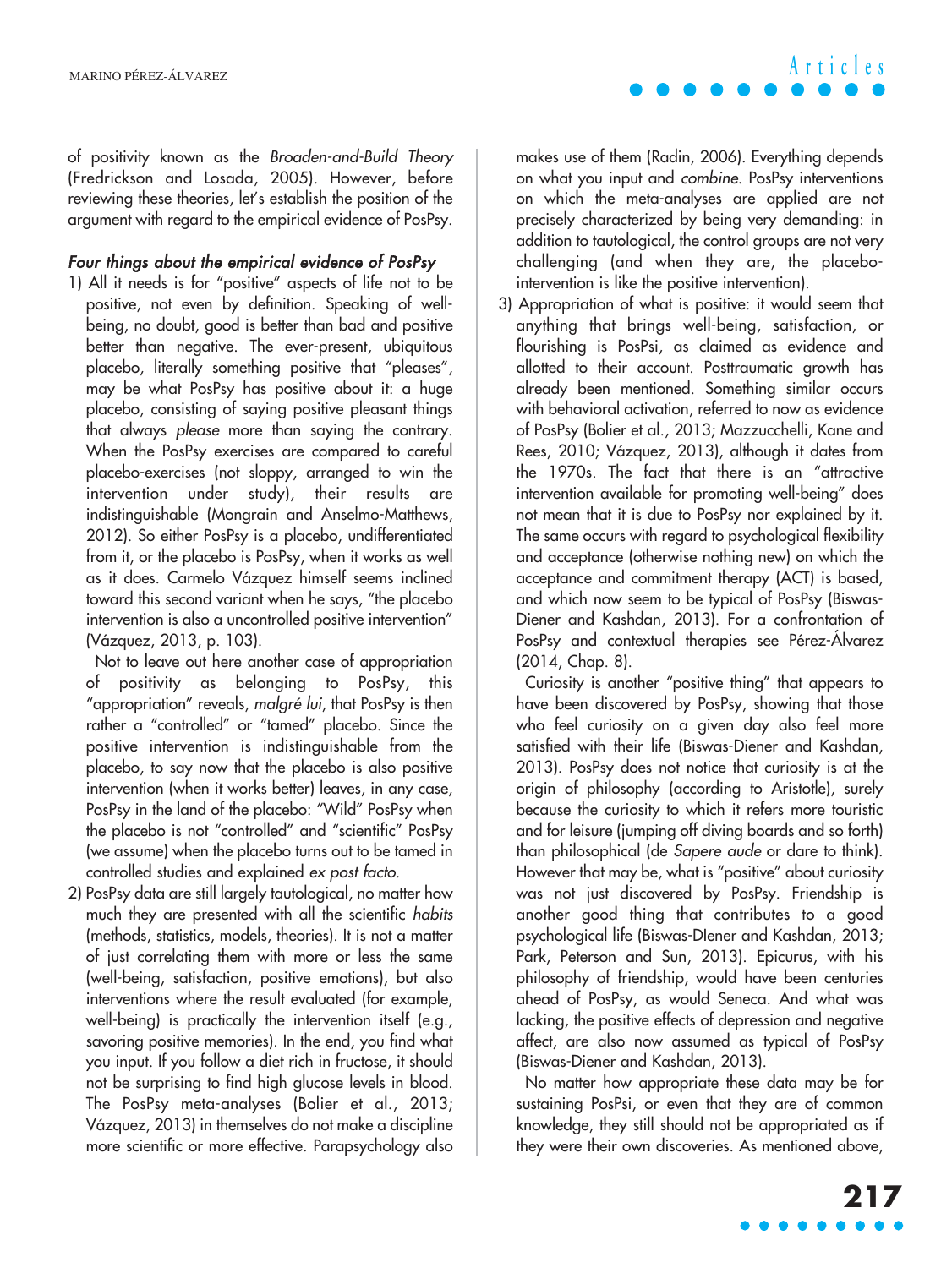PosPsy ends up by discovering what was already known.

4) After all, the PosPsy exercises seem no less than trivial and exotic to a foreign observer daring to think the least bit. Perhaps in the American context, "techniques" such as feeling thankful at the end of the day (counting blessings), writing letters of gratitude, savoring positive events, or practicing optimistic thinking fit in with the culture, people do not perceive their simplicity and exoticism. The virtue of simplicity (Lyubomirsky and Layous, 2013) approaches foolishness here. Now it is going to turn out that after 25 centuries, the key to happiness is in two or three techniques such as those above. "For Goodness Sake!" Sancho would exclaim, imagine seeing giants here.

Is expressing gratitude now a "scientific" version of saying grace, "We thank thee O Lord for the food we are about to receive…?" What would anyone who has a real problem or is even looking for happiness, and who thinks just a little, think of "savoring" memories or daily events? What would the elementary school teacher or city policeman think if they received a letter of gratitude for something from somebody they did not even remember? Practicing optimistic thinking, as if optimism could be practiced suddenly like that, sounds like a joke, like the one about the Pope when he saw some emaciated children and asked why they looked like that, and they said it was because they did not eat. So the Pope told them, Children, you have to eat! You have to be optimists! As if one could suddenly start practicing optimism without having done a Master's in Business Administration at Harvard Business School, where this extroverted style came into fashion (Cain, 2012).

Since neither data or techniques make sense outside of the context of theory, let's take a look at the theories of Lyubomirsky and Fredrickson, which as mentioned, are probably the best available.

### Positive-activity model

The Positive-Activity Model by Lyubomirsky et al. was developed to understand the mediating variables that explain or might explain how and why positive activities work to improve happiness (Layous and Lyubomirsky, in press). Positive activities are those such as the following: in addition to those mentioned above (appreciation, letters of gratitude, savoring positive events and practicing optimistic thinking), acts of kindness,

What the positive activity model tries to explain are the mechanisms of how and why positive activities increase well-being. Likewise, it tries to identify the modulating variables that best fit activities to the person. The model proposes and confirms (attention!) that positive activities give rise to greater positive emotions, positive thoughts, positive behaviors, and satisfaction of basic needs, which, in turn, foster happiness. In other words," continue the authors, "just as improved levels of Vitamin C explained how and why eating citrus fruit led to the reduction of scurvy, our model posits that more positive emotions, positive thoughts, positive behaviors, and need satisfaction explain how and why performing positive activities leads to greater happiness." In the conclusions, the authors end by saying, "In a relatively short time, psychological science has made great strides in understanding how people can achieve happiness. Using some of the most effective methodologies available, researchers have found that happiness can be attained via simple, cost-effective, nonstigmatizing, self-directed activities, such as writing gratitude letters or keeping an optimism diary," (Nelson, Kurtz and Lyubomirsky, in press).

In view of all of the above, in fact, there is enough research in the processes and "mechanisms" to provide work to occupy the lives and vitaes of researchers. As the authors conclude, "Future studies should continue to investigate how and why particular positive activities work to increase happiness, and should continue to implement randomized controlled trials to understand the causal role of potential mechanisms or factors," (Nelson, Kurtz and Lyubomirsky, in press). Numerous contributions to their own curriculum vitae are expected.

### Broaden-and-Build Theory

The broaden-and-build theory by Barbara Fredrickson, the most complete formulation of which includes a positivity ratio (Fredrickson and Losada, 2005), probably represents the most complex model of human flourishing. In comparison to that spurious equation that distributed happiness in percentages (50% genetic, 10% circumstances and 40% activities), the positivity ratio is presented as an empirically grounded mathematical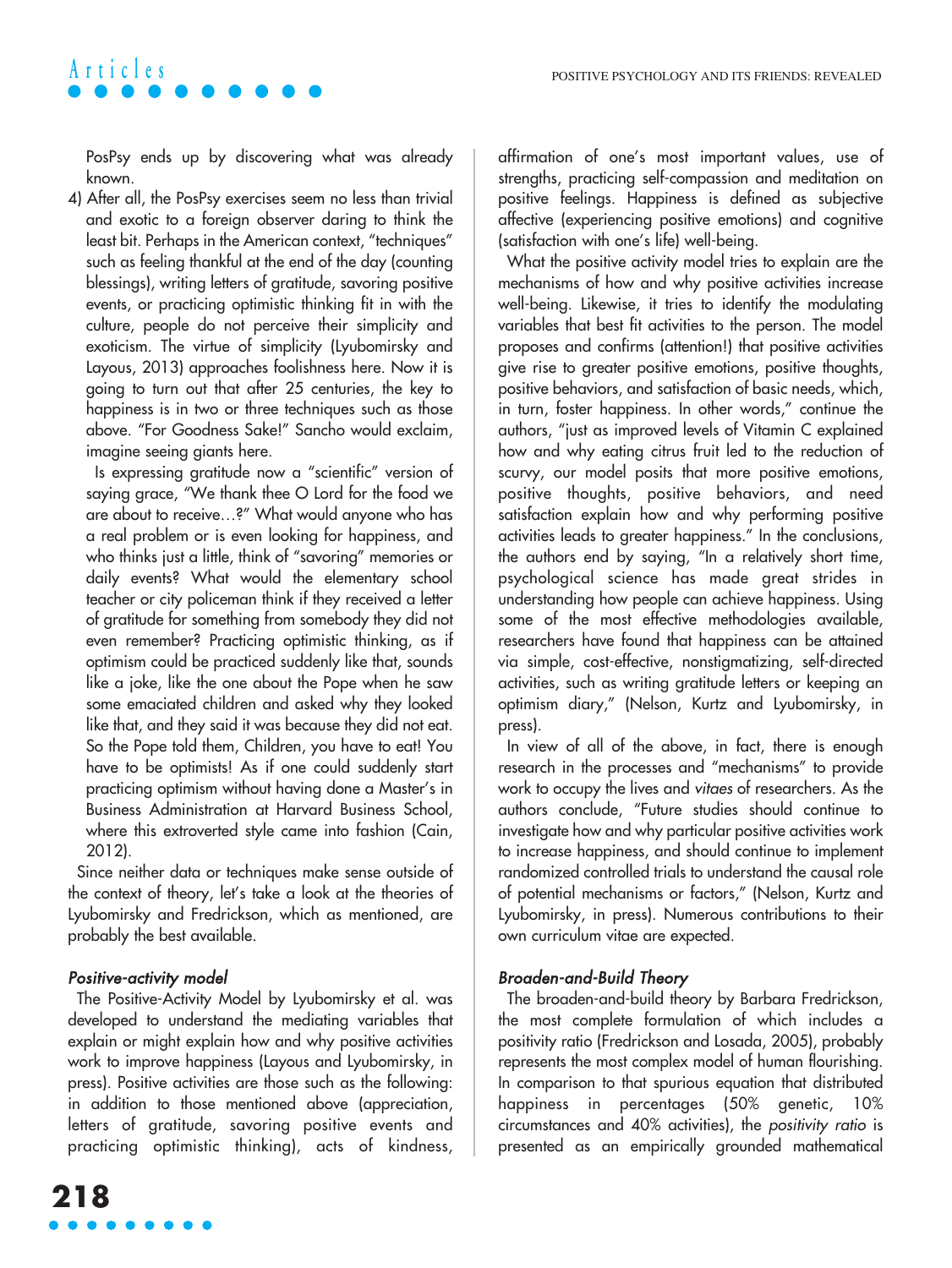equation. In this perspective, happiness is described as a self-propelled spiral triggered by a positive emotional "spark" or several little starter sparks.

The most relevant aspect of the theory is a distinction, in the evolutionary perspective, between positive and negative emotions, due to the extent of their effects. While negative emotions reduce the behavioral urge to specific actions of survival (like attack or flee), positive emotions broaden the range of thoughts and actions (explore, play), facilitating generativity and behavioral flexibility. In contrast to negative emotions, which according to this theory would be direct and immediate, the benefits of positive emotions are indirectly propagated and longterm. "Although positive affect is transient, the personal resources accrued across moments of positivity are durable. As these resources accumulate, they function as reserves that can be drawn on to manage future threats and increase odds of survival. So experiences of positive affect, although fleeting, can spark dynamic processes with downstream repercussions for growth and resilience," (Frederickson and Losada, 2005, p. 679).

If the traditional perspectives sustain that positive affect marks health and presen<sup>t</sup> well-being, the broaden-andbuild theory goes beyond that and suggests that positive affect also produces health and well.-being in the future. Several studies have shown that positive affects measured at the beginning predict increases in well-being several weeks later (as many people will have found after their vacation). "This evidence," say Fredrickson and Losada, "motivates our prediction that positive affect is a critical ingredient within flourishing mental health," (Fredrickson and Losada, 2005, p. 679). Along this line, they suggest a sort of "butterfly effect" or dependence on initial conditions consisting of flourishing in a spiral starting from short happy moments.

To this supposed butterfly effect of positive affects, the authors apply differential equations taken from fluid dynamics ("Lorenz equations") to describe emotional changes over time. Based on the previous data of Chilean psychologist Marcial Losada, on which the nonlinear dynamic model was applied to the functioning of highperformance teams, it was shown that high levels of positivity were linked to 1) broader behavior repertoires, 2) greater flexibility and resistance to adversity, and 3) optimal functioning (Fredrickson and Losada, 2005, p. 682). The famous positivity ratio of 2.9013, accurate to five digits, is derived from the differential equation of emotional changes over time. According to this ratio, and rounding off, three positive affect experiences to one negative would be the minimal optimum proportion for a flourishing spiral. Since positivity does not grow linearly (too much positivity is not good), there is also a maximum point at which the "complex dynamics of flourishing" disintegrates and instead of flourishing, languishing begins, specifically, at the positivity ratio of 11.6346 (Fredrickson and Losada, 2005, p. 684).

This "law" would hold true on all levels, individuals, couples and teams. As the authors say, "Our discovery of the critical 2.9 positivity ratio may represent a breakthrough," (p. 685). The positivity ratio could be the discovery of the century and a unique moment in the history of human social sciences, if it were not, as in the end it turns out to be, lacking in any basis whatsoever. The *positivity ratio*, in spite of being widely cited (although Carmelo Vázquez does not stress it, which suggestions prudence on his part) and its suspicious precision, had not been critically reviewed until now. But the British graduate student in psychology  $\degree$  Q 1 F E U Nicholas Brown and two coauthors, one of whom is the physicist Allan Sokal, have recently published an article in the same journal demolishing the positivity ratio (Brown, Sokal and Friedman, 2013). [It will be recalled that Sokal is famous for that article in 1996 in which he parodied postmodern theorization in fashion at the time, and which, however, was published in an important journal on cultural studies, without their noticing that, as he himself explained, it was "a pastiche of left-wing cant, fawning references, grandiose quotations, and outright nonsense, structured around the silliest quotations [by postmodernist academics] he could find about mathematics and physics, formulated by academics in humanities generically called 'postmodern'." Sokal is also coauthor (with Jean Bricmont) of the book appropriately entitled "Intellectual Impostures."] The bad part of intellectual impostures is that a serious journal can publish such "silliness" as well written as they are fallacious and as superficial as they are hollow. The good part is that, because of criticism, knowledge is corrected and can progress without false harmonies and spurious constructions. Science is not a matter of adjacent "concord" and "constructions", which is fine for condominium owner associations and campgrounds, where some people can camp next to others.

Brown, Sokal and Friedman demonstrate (not give an opinion) that apart from conceptual and mathematical errors in the concrete application made by Fredrickson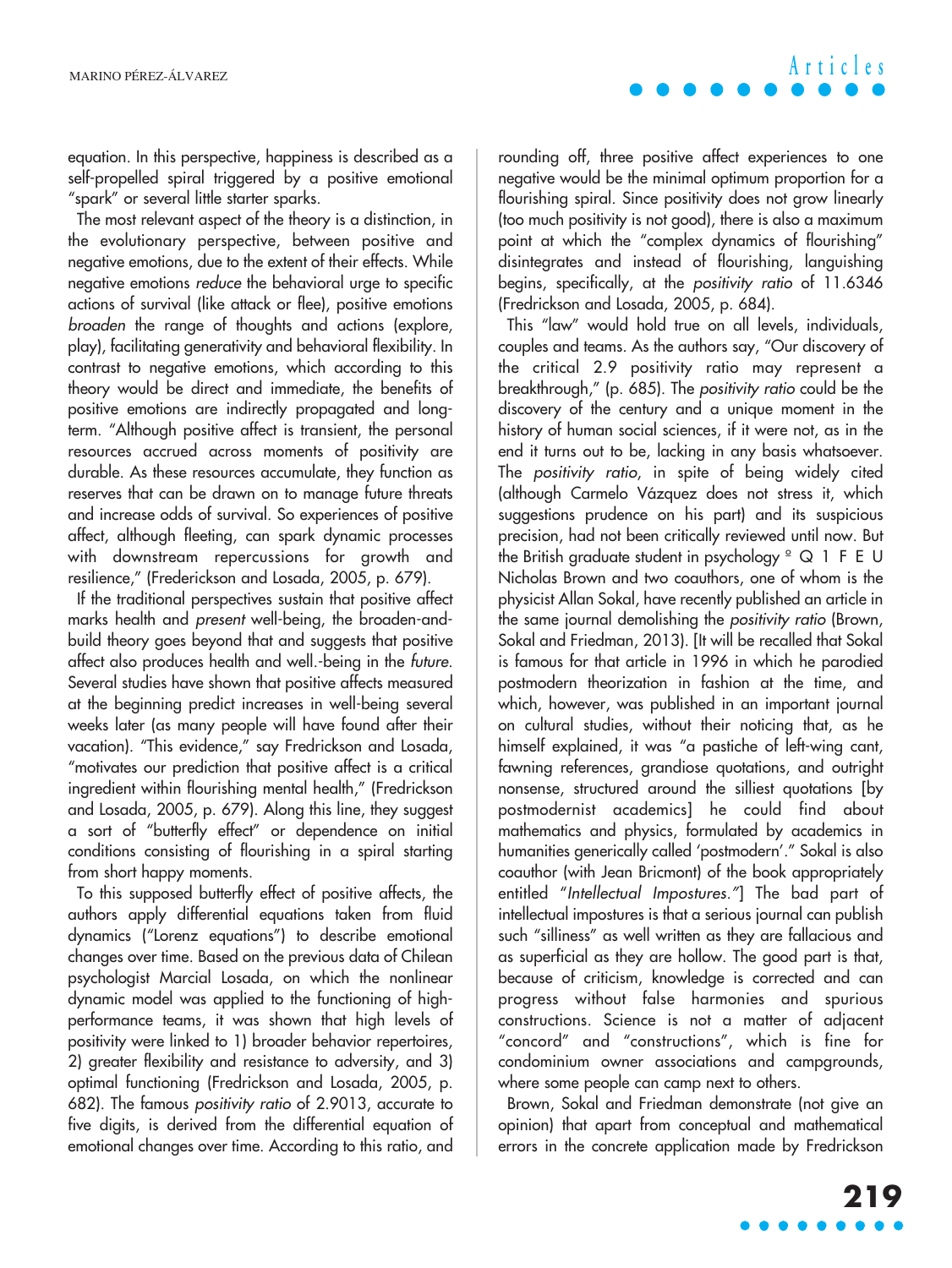and Losada, the application of the Lorenz equations to modelling changes in human emotions over time lacks any justification at all (Brown, Sokal and Friedman, 2013, p.2). These authors establish five conditions which must exist for the application of differential equations to natural and social systems, none of which are met in the original studies by Fredrikson and Losada (2005). What there is in the work by Losada, according to Brown, Sokal and Friedman, is an abundance of mathematical formulas whose only function, they say, is to create, without justification, an equation that is intended to describe a relationship between the ratio of Positivity and Negativity, which curiously, provides good data fit (Brown, Sokal and Friedman, 2013, p. 10). But even if previous studies were correct (which they are not), the derivation made by Fredrikson and Losada (2005) of a critical minimum positivity ratio is "entirely unfounded," and "no more than an artifact" (Brown, Sokal and Friedman, 2013, pages 11 and 12). The case is that there is nothing inherently implausible in the idea that people with a higher ratio of positive to negative emotions are better off. However, the idea that people with a positivity above a certain figure are significantly better off than with one below it, "simply because this number has crossed some magic line, is not supported by any evidence," (Brown, Sokal and Friedman, 2013, p. 12). The apparent credibility of the application of differential equations extracted from the domain of natural sciences to describe human interactions seems to be justified, more than anything else, by the linguistic similarity between elements in the technical vocabulary of fluid dynamics and the metaphors used to describe the dynamics of human interactions (emotional "spark", "butterfly effect").

Critical analysts such as Brown, Sokal and Friedman should save much future work devoted to elucidating whether the attempted *positivity ratio* is 3 to 1 or 8 out of 10 (Nelson, Kurtz and Lyubomirsky, in press) and stop duping people with false measurements, as Fredrickson herself does not deprive herself of doing in her popular book: Positivity: Top-Notch Research Reveals the 3-to-1 Ratio that will Change your Life (Fredrickson, 2009). What discredits psychology are pseudoscientific formulas and formulations such as these found in the science of happiness and in this case, in PosPsy, not the critiques.

The American Psychologist , the journal in which the shredding critique by Brown, Sokal and Friedman appears, naturally offered the authors concerned the opportunity to defend their theory. While Losada has not yet replied, Fredrickson has recognized the fiasco, and in her own image, tried to save "the baby" (the idea of positivity) from being thrown out with the "dirty" bathwater (improperly applied mathematical equations) (Fredrickson, 2013). The supposed positivity ratio has now become heuristic affirmations, such as, "higher is better, within bounds" (Fredrickson, 2013, p. 7). The author continues defending, as is to be expected, her theory of positive potentiation, according to which, positive emotions provide benefits (p.3), to later say that everything depends on context and the "dose" (P.7). To finish with this, the truth is, that this did not require mathematical equations, or even a theory with a proper name.

To calibrate the hypotheses and findings of PosPsy it would be sufficient to ask people, for instance, a taxi driver. Positive psychologists would do better to go to their research centers by taxi from time to time and ask the driver (several just to be sure) about their "hypotheses" about whether being well is better than being bad, if "positive" affects, "positive" relationships" and a "positive" life are related more to "negativity" or "positivity", etc.

### Possible "Quesalid effect"

There does not seem to be any science in view and the empirical evidence is what it is. The PosPsy leaders themselves are skeptical about its entity, and yet, leaders. What can be happening? Perhaps a "Quesalid effect". It will be recalled, as told by Lévi-Strauss (in Structural Anthropology), that Quesalid was an "involuntary" shaman who lived at the beginning of the 20<sup>th</sup> century in Vancouver (Canada). He began to be interested in shamanism as a skeptic of its functioning, and went to a "school for shamans" and learned the "techniques". To his surprise, it worked, and people kept coming to seek his help. In the end, he was the chief shaman of the tribe. Then, due to his success, and doing well, he had to defend his "science". It is as if one ended up being captain of a ship out there when one never should have left the Mississippi.

### **HAPPINESS, A** MacGuffin **FOR POSITIVE PSYCHOLOGY**

Two broad conclusions are arrived at from the sections above. One is that positivity makes no sense as the basis of a psychology with its sign. Positive affect can be as negative as negative can be positive. The other broad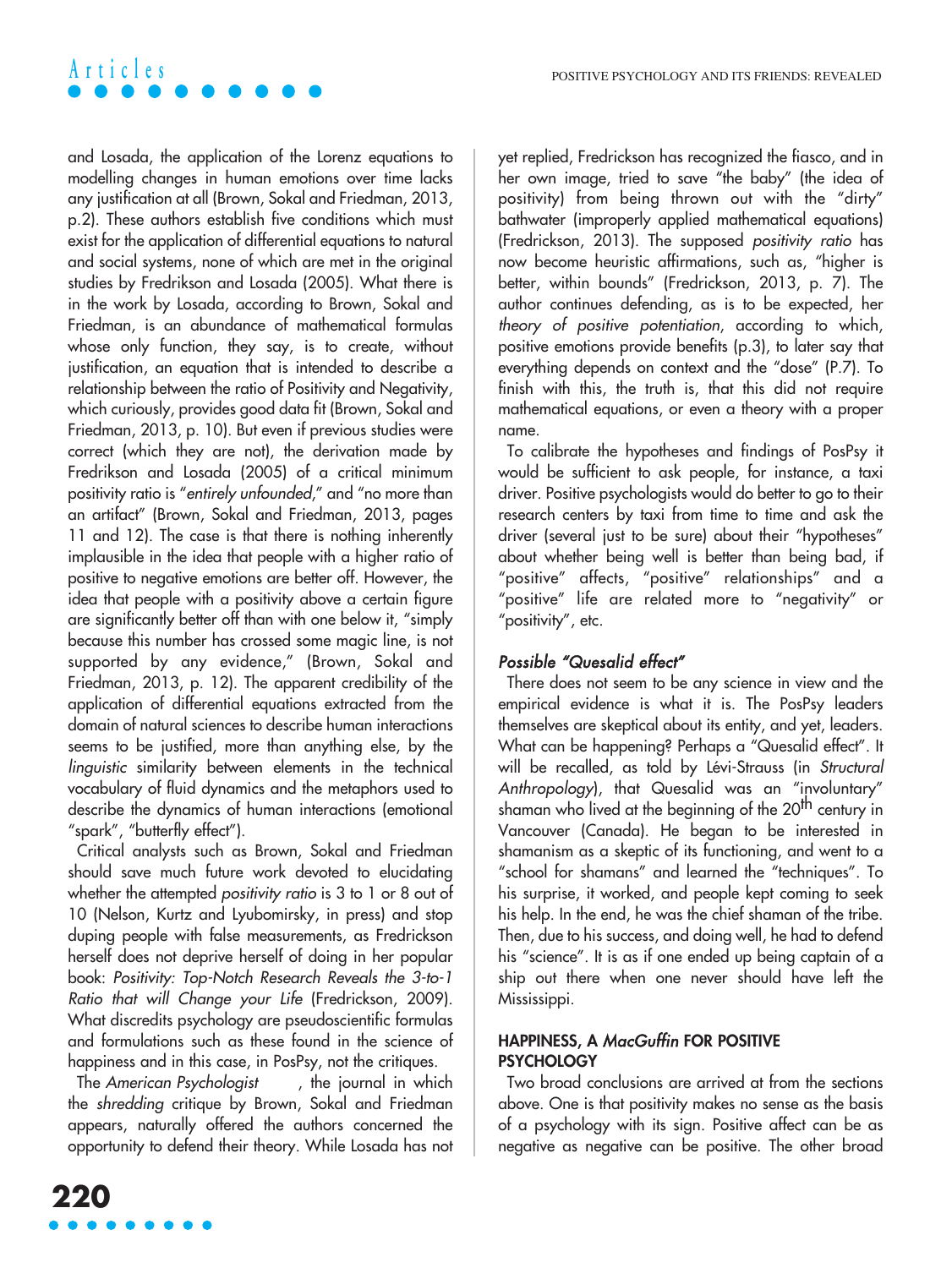conclusion is that the supposedly scientific knowledge of PosPsy is not really anything that was not already known. In that case, how is it that PosPsy is so buoyant, so successful, with fortune and growing happiness? Perhaps it is because it is buoyant, in the sense that a ship is said to be, because it has a light load and does not go very deep. And it may be precisely this that keeps it fashionable and superficial, on the crest of the wave.

We have been discussing happiness as if it were a clear and distinct idea. But as a matter of fact, it is not known what happiness really is, and is something different depending on for whom, and not even the same over time. Although PosPsy defines happiness operatively as subjective well-being and satisfaction with life, this only displaces the question to what is meant by well-being. For the case in hand, we are back where we were.

Any discipline that wishes to present itself as the "happiness science," must pose deeper questions. And not because it poses them, whatever happiness is, remains necessarily delimited as an "object of science," because it may be that, to paraphrase Saint John of the Cross, "not even human science is sufficient to know how to understand it" (Climbing Mount Carmel [In Spanish Carmelo]). But this way at least, the study of happiness would not be so superficial. It would not be enough to climb Mount Carmel and have "divine union" there, for our case, a harmony of some knowledge with another, with everything found "in communion". More than that, it would be necessary to climb the Picos de Europa<sup>3</sup> of philosophy, which whether we like it or not, is involved in the study of happiness (Pérez Álvarez, 2012). Insofar as what can be done here, two general basic questions are posed below. Even though they are arguable, let's just put them forward to establish the argument and agree to disagreements. The two questions have the same beginning: the unsuitability of happiness as:

- ✔ A principle of life and
- ✔ Scientific object

#### The unsuitability of happiness as a principle of life

1) It is not known what happiness is. Happiness is not a categorical term that says something in itself, but empty, uncategorical, at the expense of determining with a diversity of contents and values, at times contradictory with each other. "The tragic happiness of someone who is getting revenge is surely not the same type of corny happiness of someone watching a sunset," Pérez Álvarez, 2012, p. 198). As Aristotle said, even for the same person, happiness is health if he ill, wealth if he is poor and so on. Everyone wants to be happy, said Seneca, but when they look for it, they are groping in the dark. What the different contents and values could have in common is a subjective feeling of well-being. But this is like saying nothing, because it could be anything, to begin with, whatever you say it is. One study shows up to 17 types of subjective well-being (Diener and Chan, 2011, p. 26).

- 2) Whatever happiness is, it is inseparable from activities and contexts beyond the subjective "moment". The experience of subjective well-being is intertwined in the course of activities and contingencies that form part of what we do and what happens in the thread of the circumstances of life. The preponderance that subjective well-being takes on today over everything else responds more to a modern condition, understandable in historical terms (utilitarianism, consumerism, etc.), than to its intrinsic nature, definable and objectifiable in itself.
- 3) Happiness is not a universal phenomenon. "The human being," said Nietzsche, "does not aspire to happiness; only the English do that," probably with the utilitarianism that arose there in mind. But today perhaps it is the Americans who do it the most. As the British journalist residing in the USA, Ruth Whippman says, the American way of pursuing happiness is exhausting: Am I happy? Happy enough? As happy as everyone else? Could I be doing more about it? "The goal is so elusive and hard to define that it's impossible to know when it's even been achieved – a recipe for neurosis," (Whippman, 2012). The Dalai Lama would do better in reviewing his affirmation that the purpose of life is happiness. As if people did not have more important things to do.

The fact is that happiness, far from being a universal aspiration is not something that everyone seeks, and is even aversive for many people (Joshanloo and Weijers, in press). Studies show that happiness is not always what is most valued, but may often something aversive and feared. People refer to more than one reason for fearing happiness (Johanloo and Weijers, in press).

<sup>&</sup>lt;sup>3</sup> Peaks of Europe: a range of mountains in the northern coast of Spain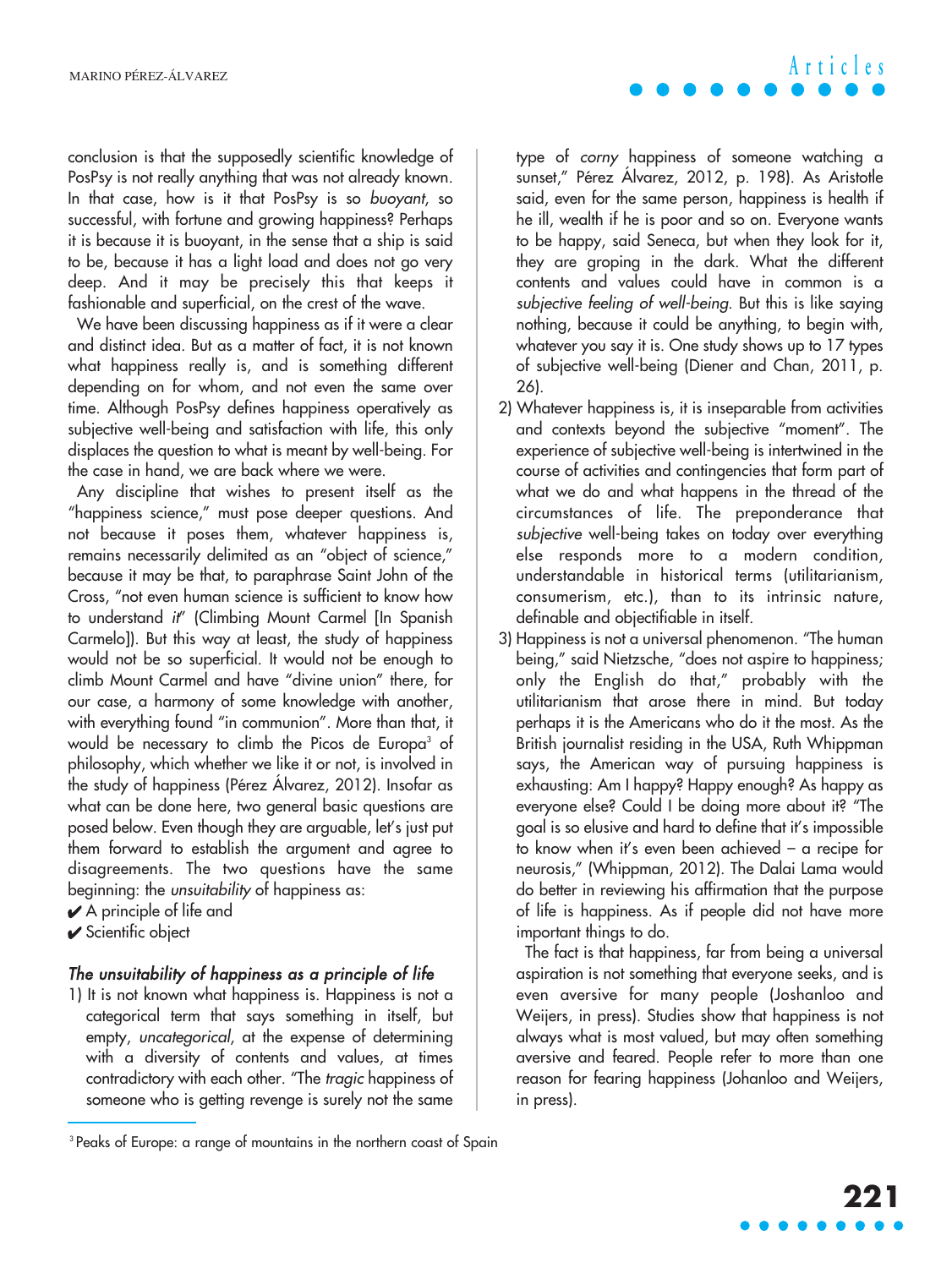- $\vee$  Being happy brings bad things: after happiness comes unhappiness, as after a rise comes a fall; one would not have to be a Taoist to undertake this dialectic and give and take of happiness; you can be sure that if you are happy now, you are not going to be later on.
- ► Being happy can make you feel like a "worse person"; if you are suffering from injustice and marginalization, being happy suggests that you are taking things too lightly; one can hate happiness because you would feel unworthy of it knowing that others are suffering.
- $\vee$  The expression of happiness can be bad for you and for others in some cultures: it can annoy others and awaken envies and the "evil eye", which in the end could be harmful.
- ✔ Pursuing happiness can be bad for you and others: because of the paradoxes that it entails, selfcomplacent egoism, deviation of commitments to the community, and negligence of others. Well-being in many cultures involves more socially compromised emotions (feeling of community, friendship and shame), as well as social harmony, than the subjective well-being, concentrated on one's feeling good, with high self-esteem and little shame (Gruber, Mauss and Tamir, 2011, p. 228).

As the authors conclude, "The evidence that we have gathered not only places the universality of valuing happiness highly in doubt, but also shows that different beliefs about it lead some people and groups to fear it," (Johanloo and Weijers, in press).

1) Better things to do in life. A better goal than happiness could be a significant, valuable life that makes sense. A significant life may not necessarily be happy and a happy life may not be very significant or valuable, but even somewhat insignificant and self-complacent. Although happiness and significant life have much in common, studies show that they are different life experiences (Baumeister et al., 2012). While happiness would be a more basic experience rooted in the natural tendency to satisfaction and subjective comfort in the present, a significant life would be more complex, rooted in cultural values that may include difficulties, dissatisfaction, discomfort and the performance of activities which are not precisely pleasant. Significant life also involves integration of the past, present and future, accepts one's life (as happy as it may be) and projects it beyond the moment, without it mattering how easy or hard it is (Baumeister et al., 2012).

PosPsy also talks about a "significant life" with regard to education, beginning with Seligman et al., but in practice it sticks to the typical exercises on "write three good things" that occur each day for a week and think about them ("why they occurred", "what they mean") and on "use one's characteristic strengths" (Seligman et al., 2009). Although they refer to a series of benefits, in keeping with what is known about the paradoxical effects of the pursuit of happiness and of promoting self-esteem, one should not be too optimistic. Thus, the exercise on "three good things", in addition to leaving out a "good" part of life, may easily lead to deception and loneliness from the paradoxical effect, as we know from the experiments cited. With regard to "one's strengths", we know what culture and cultivating self-esteem lead to: inflated egos and narcissism.

#### The unsuitability of happiness as a scientific object

- 1) Suspicious science. Happiness has been debated for over 25 centuries, so its keys are hardly going to be discovered only now. Apart from this, it is already hard to establish the rules of psychology as a behavioral science, much less suddenly establish a science of happiness. The fact is that what is scientifically known by PosPsy about happiness is already of common knowledge, when not just straight foolishness, as shown above. Most of the scientific credentials of PosPsy seem to be "data", as if that already made it a science. Appealing to "data", "facts" or "empirical evidence" does not go beyond the popular conception of science (Chalmers, 2012, p. 1). The "data", if they say anything "scientific", is in the context of a conceptual platform, theory or model. From what we have already seen, the best PosPsy models and theories are, so to speak, "for use around the house", internal consumption. They do not stand up to scrutiny. The largest "conceptual platform" in PosPsy is still malaré lui, the neoliberal ideology in the tradition of positive individualism (Cabanas and Sánchez, 2012; Pérez Álvarez, 2012).
- 2) Happiness, more than just about science. The subject and problems of happiness surpass their consideration as a scientific object. If, on one hand, happiness is an idea that crosses many fields, it is more than a scientific category, and on the other, science is not the sponsor of all knowledge, nor the last word. Happiness is a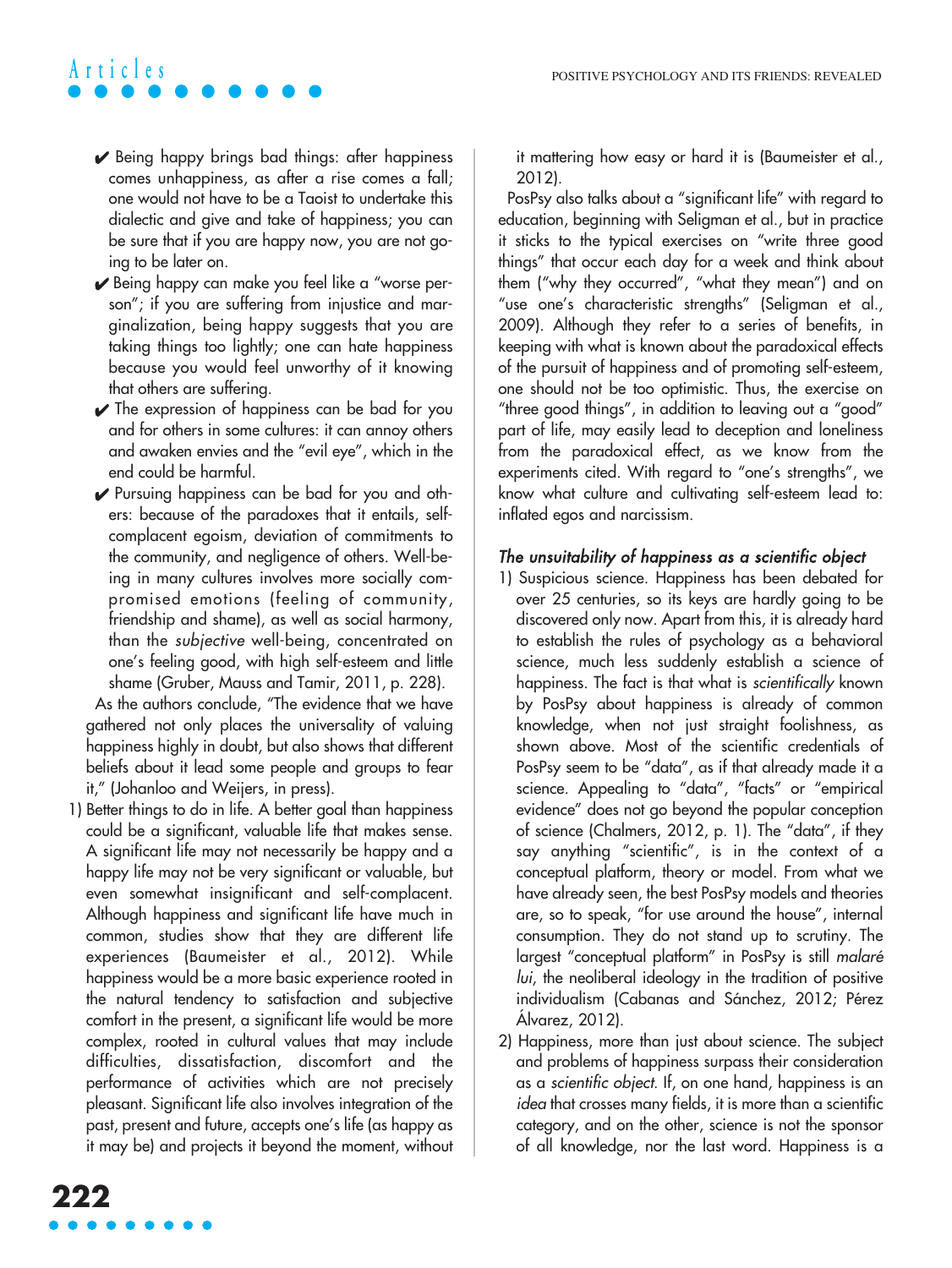MARINO PÉREZ-ÁLVAREZ

clear example of how scientific knowledge remains below the phenomenon, unless it is by reducing it to trivial findings.

- 3) From hypostasis to imposture. How is it that happiness cannot be studied scientifically? Of course it can, and in fact it is. PosPsy does it. And it is done at the cost of hypostasis, reifying or objectifying the subjective experience as an aspect common to the multitude and diversity of contents and values of happiness. Hypostasis here means extracting, decontextualizing and overdimensioning the subjective experience, now converted into an object and instrument, as it is an inseparable aspect of the whole course of activities, vicissitudes and circumstances of life. The cropping and delimiting of a subjective aspect should not be considered an achievement or finding, but hypostasis. The subjective experience of well-being with regard to the river of life is like phlogiston to combustion: it may be like smoke, which exists (as experience exists), but without the fire it is not anything great to be called an "object" of science. To build a science from subjective well-being, as much as it is methodically studied, comes close to imposture, if we recall what it has really contributed: nothing not already known, trivialities and even fallacious indices.
- 1) Scientific iatrogenesis. The reification of subjectiveness may not lead to knowledge never before seen, but it is not innocuous. The study of happiness, with its instruments (scales, ratios) and procedures (exercises, courses), lends itself especially to the known effect of institutional reflexivity, according to which the scientific knowledge itself reworks the phenomenon under study, changing it and adulterating it to some extent (sensitization, hyperreflection). In particular, the consideration of happiness as an instrument for "greater academic and professional success, better marriage," etc. (Park, Peterson and Sun, 2013, p. 13), instead of a derivation of how you are doing in life, can end up leading to paradoxically Pyrrhic benefits (Ford and Mauss, in press; Gruber, Mauss and Tamir, 2011; Lipovetsky, 2007; Whippman, 2012). In the end, the science of happiness solves problems created by the science of happiness itself.

### A MacGuffin

As it is neither principle of life nor scientific object, the "critical" question is to explain the bonanza that happiness literature is enjoying. Perhaps the key is in

"pursuit", more than in finding and having. In the movie In Pursuit of Happyness (directed by Gabriele Muccino in 2006), the main character realizes that, "It was right then that I started thinking about Thomas Jefferson on the Declaration of Independence and the part about our right to life, liberty, and the pursuit of happiness. And I remember thinking how did he know to put the pursuit part in there? That maybe happiness is something that we can only pursue and maybe we can actually never have it." Was Jefferson "smart" enough to do that to keep people entertained? The fact is that people, beginning with the Americans to whom the Declaration of Independence was addressed, are the same ones to whom Whippman refers today as seeking happiness without knowing what it is, where the important part seems to be the pursuit itself. The pursuit of happiness reminds us of spy movies. The "trick" of spy movies is not so much what they are looking for (a formula, a secret code, a diamond), as the elusive search. What they are looking for, and it could be anything, is what makes the movie work and makes it so intriguing. That element of suspense that makes the plot progress, but which in itself is unimportant is a MacGuffin, according to the expression invented by Hitchcock. Hitchcock himself explained it to Francois Truffaut: "The word comes from the music halls. One man says, "What's that package up there in the baggage rack?" And the other answers, "Oh, that's a MacGuffin". The first one asks, "What's a MacGuffin?" "Well," the other man says, "it's an apparatus for trapping lions in the Scottish Highlands." The first man says, "But there are no lions in the Scottish Highlands," and the other one answers, "Well then, that's no MacGuffin!" (Interview: Alfred Hitchcock and François Truffaut).

There are no lions in Scotland, but there is a suitcase over the travelers head with a gadget in it. The traveler with the suitcase has kept up the intrigue and pursuit by the other traveler, in our case, the science of happiness and self-help literature (in the suitcase and over one's head). As Whippman suggests, happiness seems to work like a MacGuffin, but, as she says, this "elusive MacGuffin is creating a nation of nervous wrecks," (Whippman, 2012).

The end of The Maltese Falcon can clarify the rest, when they ask what the bird (a MacGuffin) people are killing each other for is made of, Sam Spade's (H. Bogart) Shakespearean answer is, "The stuff that dreams are made of."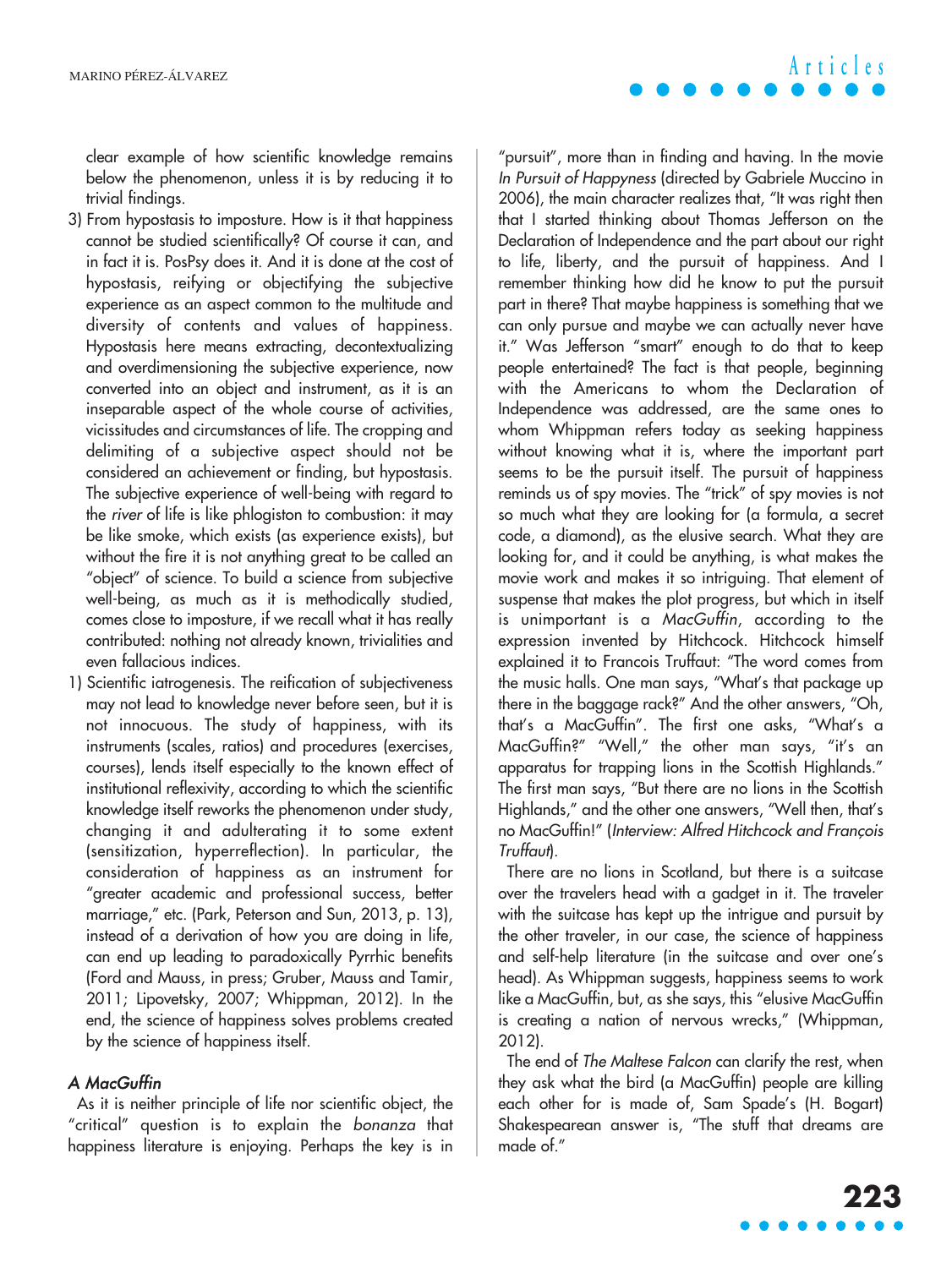#### **REFERENCES**

- Alter, A.L. and Forgas, J.P. (2007). On being happy but fearing failure: The effects of mood on selfhandicapping strategies. Journal of Experimental Social Psychology, 43, 947-954.
- Andrews, P.W., and Thomson, J.A. (2009). The bright side of being blue: depression as an adaptation for analyzing complex problems. Psychological Review, 116, 620–654.
- Baumeister, R., Vohs, K., Aaker, J. et al. (2012). Some key differences between a Happy life and a Meaningful Life. Stanford Graduate School of Business Research Paper No. 2119. Retrived on at SSRN:  $http://ssrn.com/abstract=2168436$ http://dx.doi.org/ 10.2139/ssrn.2168436.
- Binkley, S. (2011a). Happiness, positive psychology and the program of neoliberal governmentality. Subjectivity, 4, 371-394.
- Binkley, S. (2011b) Psychological life as enterprise: Social practice and the government of neo-liberal interiority. History of the Human Sciences, 24, 83–102.
- Biswas-Diener, R. and Kashdan, T. B. (2013). What Happy People Do Differently. Psychology Today, published on July 2, 2013
- Bolier, L., Haverman, M., Westerhof, G., Riper, H., Smit, F. and Bohlmeijer, E. (2013, in press). Positive psychology interventions: A meta-analysis of randomized controlled studies. BMC Public Health, 13:119 http://www.biomedcentral.com/1471-2458/ 13 /119
- Brown, N. J. L., Sokal, A. D., and Friedman, H. L. (2013, July 15). The Complex Dynamics of Wishful Thinking: The Critical Positivity Ratio. American Psychologist. Advance online publication. DOI: 10.1037/ a0032850
- Cabanas, E. and Sánchez, J. C. (2012). Las raíces de la psicología positiva (The roots of positive psychology). Papeles del Psicólogo, 33, 172-182.
- Chalmers, A. F. (2012). ¿Qué es esa cosa llamada ciencia? [What is that thing called science?]. Madrid: Siglo XX.
- Cain, S. (2012). El poder de los introvertidos en un mundo incapaz de callarse [The power of introverts in a world unable to keep quiet]. Barcelona: RBA.
- Cox, G. (2010). Cómo ser un existencialista o cómo tomar el control, ser auténtico and dejar de poner excusas [How to be an existentialist or how to get real, get a grip and stop making excuses]. Barcelona: Ariel.
- Coyne, J. C. (2010). Current issues and new directions in Psychology and Health. The role of the critic in health psychology: The Healthy Skepticism Project. Psychology & Health, 25, 647-650.
- Coyne, J. C., Tennen, H., and Ranchor, A.V. (2010). Positive psychology in cancer care: a story line resistant to evidence. Annals of Behavioral Medicine, 39, 35- 42.
- Diener, E. and Chan, M. Y. (2011). Happy People Live Longer: Subjective Well-Being Contributes to Health and Longevity. Applied Psychology: Health and Well-Being, 3, 1–43.
- Ehrenreich, B. (2008). Una historia de la alegría: El éxtasis colectivo de la Antigüedad a nuestros días [Dancing in the Streets. A history of collective joy]. Barcelona: Paidós.
- Ehrenreich, B. (2011). Sonríe o muere. La trampa del pensamiento positivo (Smile or Die: How positive thinking fooled America). Barcelona: Turner.
- Fernandez-Ríos, L. and Novo, M. (2012). Positive pychology: Zeigeist (or spirit of the times) or ignorance (or disinformation) of history? International Journal of Clinical and Health Psychology, 12, 333-346.
- Ford, B. Q., and Mauss, I. B. (in press). The paradoxical effects of pursuing positive emotion: When and why wanting to feel happy backfires. In J. Gruber and J. Moskowitz (Eds.), The Light and Dark Sides of Positive Emotion. Oxford: Oxford University Press.
- Forgas, J.P. (1998). On being happy but mistaken: Mood effects on the fundamental attribution error. Journal of Personality and Social Psychology, 75, 318-331.
- Forgas, J.P. (2011a). She just doesn't look like a philosopher...? Affective influences on the halo effect in impression formation. European Journal of Social Psychology, 41, 812–817.
- Forgas, J.P. (2011b). Can negative affect eliminate the power of first impressions? Affective influences on primacy and recency effects in impression formation. Journal of Experimental Social Psychology, 47, 425- 429.
- Forgas, J. P. (2013). Don't worry, be sad! On the cognitive, motivational, and interpersonal benefits of negative mood. Current Directions in Psychological Science, 22, 225-232.
- Forgas, J. P. and East, R. (2008). How real is that smile? Mood effects on accepting or rejecting the veracity of emotional facial expressions. Journal of Nonverbal Behavior, 32, 157-170.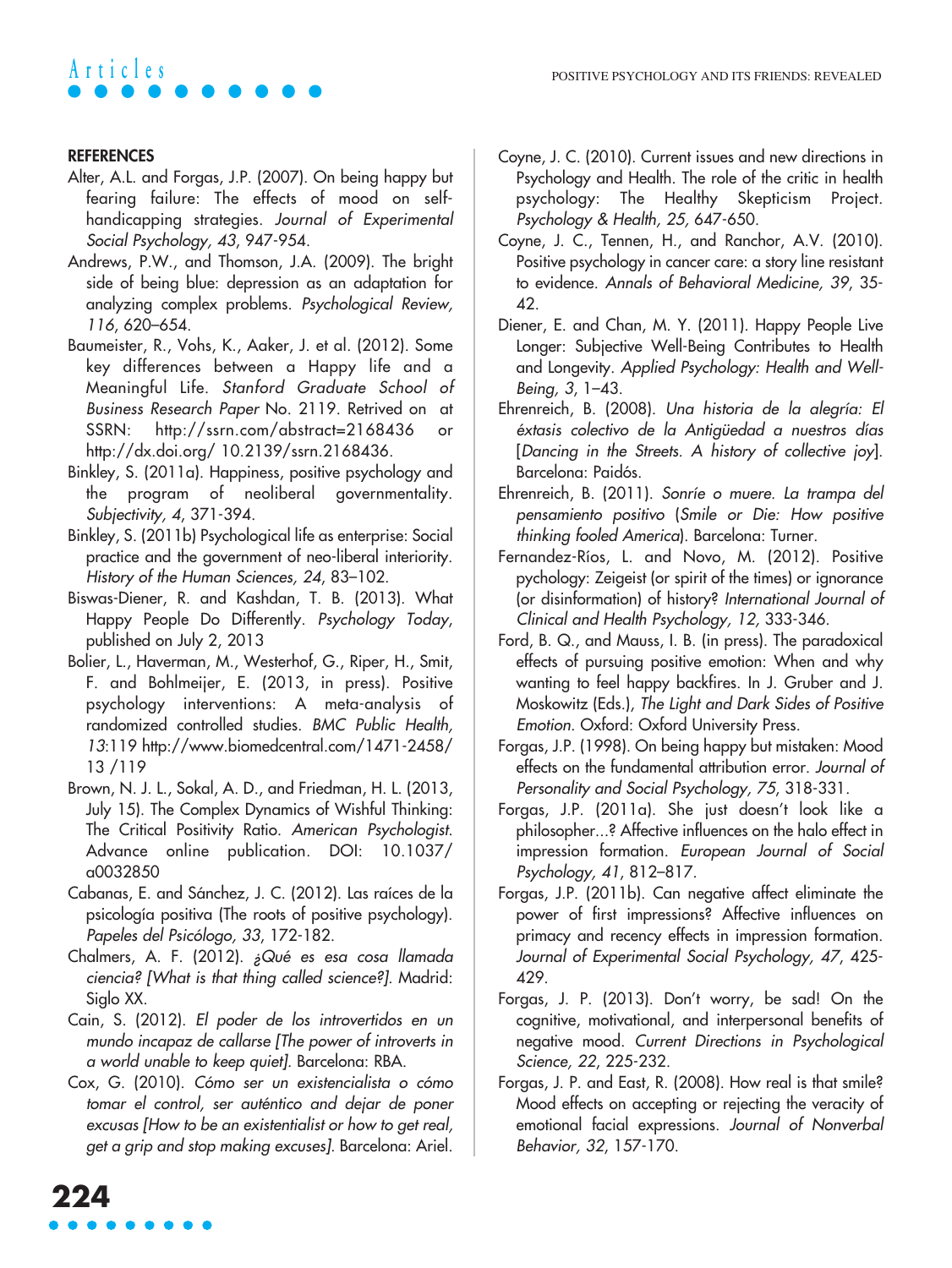- Fredrickson, B. L. (2009). Positivity: top-notch research reveals the 3-to-1 ratio that will change your life. New York: Three Rivers Press.
- Fredrickson, B. L. (2013, July 15). Updated Thinking on Positivity Ratios. American Psychologist. Advance online publication. doi: 10.1037/a0033584
- Fredrickson, B. L. and Losada, M. (2005). Positive affect and the complex dynamics of human flourishing. American Psychologist, 60, 678-686.
- Gruber, J. (2011a). When feeling good can be bad: Positive emotion persistence (PEP) in bipolar disorder. Current Directions in Psychological Science, 20, 217- 221.
- Gruber, J. (2011). A review and synthesis of positive emotion and reward disturbance in bipolar disorder. Clinical Psychology and Psychotherapy, 18, 356-365.
- Gruber, J., Mauss, I. B., and Tamir, M. (2011). A dark side of happiness? How, when and why happiness is not always good. Perspectives on psychological science, 6, 222-233.
- Held, B. (2002). The tyranny of the positive attitude in America: observation and speculation. Journal of Clinical Psychology, 58, 965-992.
- Held, B. (2004). The Negative Side of Positive Psychology. Journal of Humanistic Psychology, 44, 9- 46.
- Joseph, S., and Butler, L.D. (2010). Positive changes following adversity. PTSD Research Quarterly, 21, 1–8.
- Joshanloo, M. and Weijers, D. (in press). Aversion to happiness across cultures: A review of where and why people are averse to happiness, Journal of Happiness Studies.
- Kristjánsson, K. (2013). Virtues and vices in positive psychology. A philosophical critique. New York: Cambridge University Press.
- Lane, C. (2011). La Timidez. Cómo la psiquiatría and la industria farmacéutica han convertido emociones cotidianas en enfermedad [Shyness. How Normal Behavior Became a Sickness]. Granada: Zimerman.
- Layous, K., and Lyubomirsky, S. (2013). How Do Simple Positive Activities Increase Well-Being? Current Directions in Psychological Science, 22, 57–62.
- Layous, K., and Lyubomirsky, S. (in press). The how, who, what, when, and why of happiness: Mechanisms underlying the success of positive interventions. In J. Gruber and J. Moskowitz (Eds.), Positive Emotion: Integrating the Light and Dark Sides. Oxford: Oxford University Press.
- Lazarus, R. S. (2003). The Lazarus manifesto for positive psychology and psychology in general. Psychological Inquiry, 14, 173-189.
- Lipovetski, G. (2007). La felicidad paradójica. Ensayo sobre la sociedad de hiperconsumo [The Happiness Paradox. Essay on the hyperconsumer society]. Barcelona: Anagrama.
- Mauss, I. B., Savino, N. S., Anderson, C. L., Weisbuch, M., Tamir, M., and Laudenslager, M. L. (2012). The pursuit of happiness can be lonely. Emotion, 12, 908- 912.
- Mauss, I. B., Tamir, M., Anderson, C. L., and Savino, N. S. (2011). Can seeking happiness make people unhappy? Paradoxical effects of valuing happiness. Emotion, 11, 807-815.
- Mazzucchelli, T. G., Kane, R. T. and Rees, C. S. (2010). Behavioral activation interventions for well-being: a metaanalysis. Journal of Positive Psychology, 5, 105- 121.
- McNulty, J.K., and Fincham, F.D. (2012). Beyond positive Psychology? Toward a contextual view of psychological processes and well-being. American Psychologist, 67, 101-110.
- Mongrain, M. and Anselmo-Mattews, T. (2012). Do Positive Psychology Exercises Work? A Replication of Seligman et al. (2005). Journal of Clinical Psychology, 68, 382-389.
- Morse, C. and Afifi, W. A. (2013). I'm not rude, I'm just moody: The impact of affect on politeness in initial interactions. Communication Research. DOI: 10.1177/0093650212465432
- Nelson, S. K., Kurtz, J. L., and Lyubomirsky, S. (in press). What psychological science knows about achieving happiness. In S. J. Lynn, W. O'Donohue, and S. Lilienfeld (Eds.), Better, stronger, wiser: Psychological science and well-being. New York: Sage.
- Park, N., Peterson, C. and Sun, J. K. (2013). La Psicología Positiva: Investigación and aplicaciones. Terapia Psicológica, 31, 11-19.
- Pérez-Álvarez, M. (2012). La psicología positiva: magia simpática [Positive Psychology: A nice magic]. Papeles del Psicólogo, 33, 183–201.
- Pérez-Álvarez, M. (2014, in press). Las terapias de tercera generación como terapias contextuales [Thirdgeneration therapies as contextual therapies]. Madrid: Síntesis.
- Prieto-Ursúa, M. (2006). Psicología positiva: una moda polémica. Clínica and Salud, 17, 319-338.